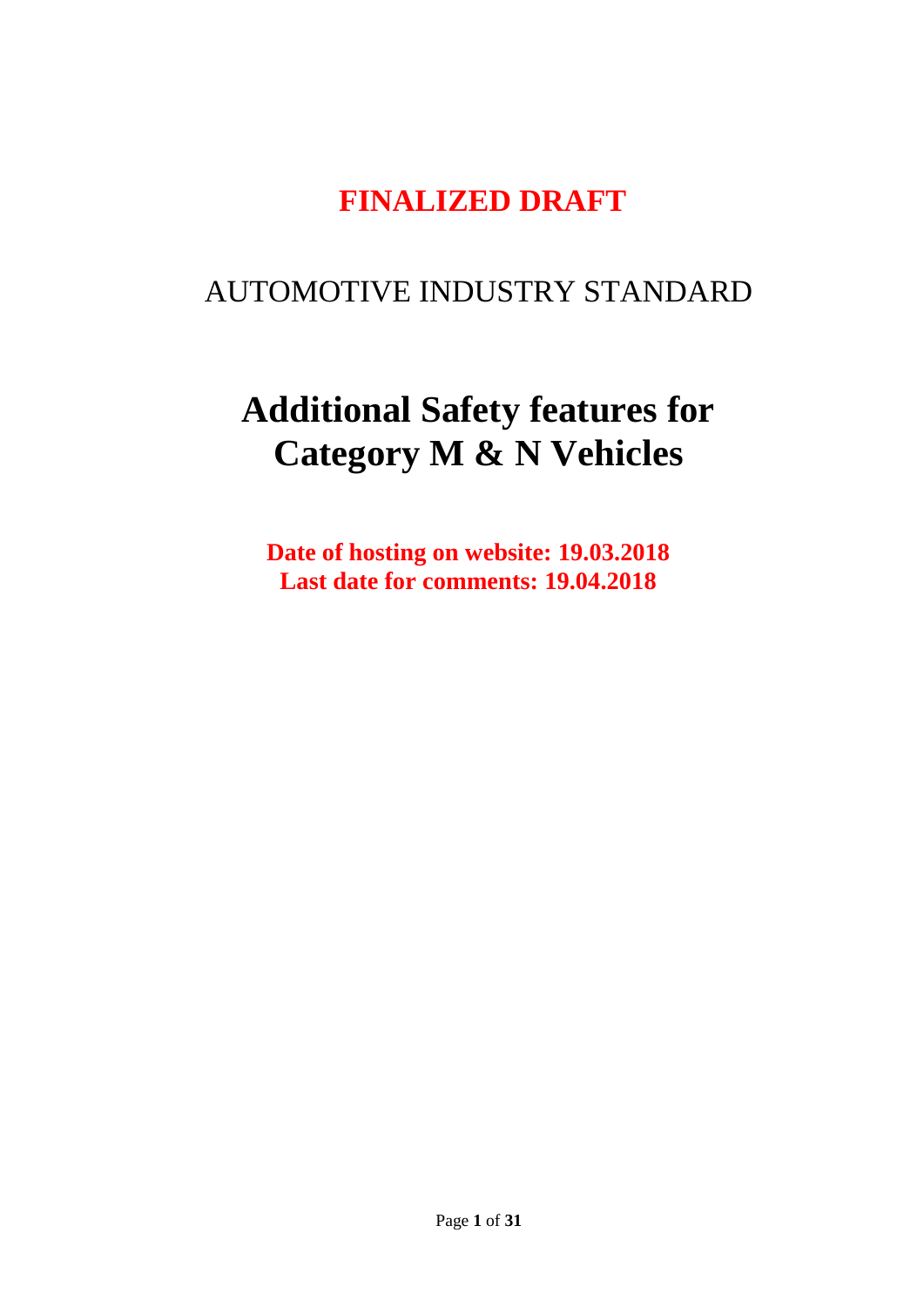### **CHECK LIST FOR PREPARING AUTOMOTIVE INDUSTRY STANDARD Draft AIS-145/DF1: Additional Safety features for Category M & N vehicles**

| SR.        | <b>PARTICULARS</b>                                                                                                                                                                                                                                                                                                               | <b>REMARKS</b>                                                                                                                                                                                                                                                                     |
|------------|----------------------------------------------------------------------------------------------------------------------------------------------------------------------------------------------------------------------------------------------------------------------------------------------------------------------------------|------------------------------------------------------------------------------------------------------------------------------------------------------------------------------------------------------------------------------------------------------------------------------------|
| NO.        |                                                                                                                                                                                                                                                                                                                                  |                                                                                                                                                                                                                                                                                    |
| 1.         | Indicate details of the base reference standard.<br>(e.g. ECE / EEC Directive/GTR etc.)                                                                                                                                                                                                                                          | The standard convers 5 different<br>safety features.<br>UN R16.05 reference regulation<br>for safety belt reminder.<br>No Regulatory reference standard<br>available for other features.<br>Aid of ISO 17386 taken for<br>developing requirements of Rear<br>Parking Alert system. |
| 2.         | Add an explanatory note indicating differences<br>between the above standard and the draft, if any.                                                                                                                                                                                                                              | SBR: No deviations from reference<br>standard.<br>All other features: No reference<br>regulatory standard. India unique<br>regulatory requirements developed.                                                                                                                      |
| 3.         | Specify details of technical specifications to be<br>submitted at the time of type approval relevant to<br>the requirements of this standard covered.                                                                                                                                                                            | As specified in Annexure 1                                                                                                                                                                                                                                                         |
| 4.         | Are the details of Worst Case Criteria covered?                                                                                                                                                                                                                                                                                  | N <sub>o</sub>                                                                                                                                                                                                                                                                     |
| 5.         | Are the performance requirements covered?                                                                                                                                                                                                                                                                                        | Yes                                                                                                                                                                                                                                                                                |
| 6.         | Is there a need to specify dimensional<br>requirements?                                                                                                                                                                                                                                                                          | Yes                                                                                                                                                                                                                                                                                |
| 7.         | If yes, are they covered?                                                                                                                                                                                                                                                                                                        | Yes                                                                                                                                                                                                                                                                                |
| 8.         | Is there a need to specify COP requirements?<br>If yes, are they covered?                                                                                                                                                                                                                                                        | N <sub>o</sub>                                                                                                                                                                                                                                                                     |
| 9.         | Is there a need to specify type approval and<br>routine test separately, as in the case of some of<br>the Indian Standards?<br>If yes, are they covered?                                                                                                                                                                         | N <sub>o</sub>                                                                                                                                                                                                                                                                     |
| 10.<br>11. | If the standard is for a part / component or sub-<br>system;<br>i) AIS-037 or ISI marking scheme be<br>implemented for this part?<br>ii) Are there any requirements to be covered for<br>this part when fitted on the vehicle?<br>If yes, has a separate standard been prepared?<br>If the standard is intended for replacing or | No.<br>N <sub>o</sub>                                                                                                                                                                                                                                                              |
|            | notified<br>revising<br>already<br>standard,<br>an<br>are                                                                                                                                                                                                                                                                        |                                                                                                                                                                                                                                                                                    |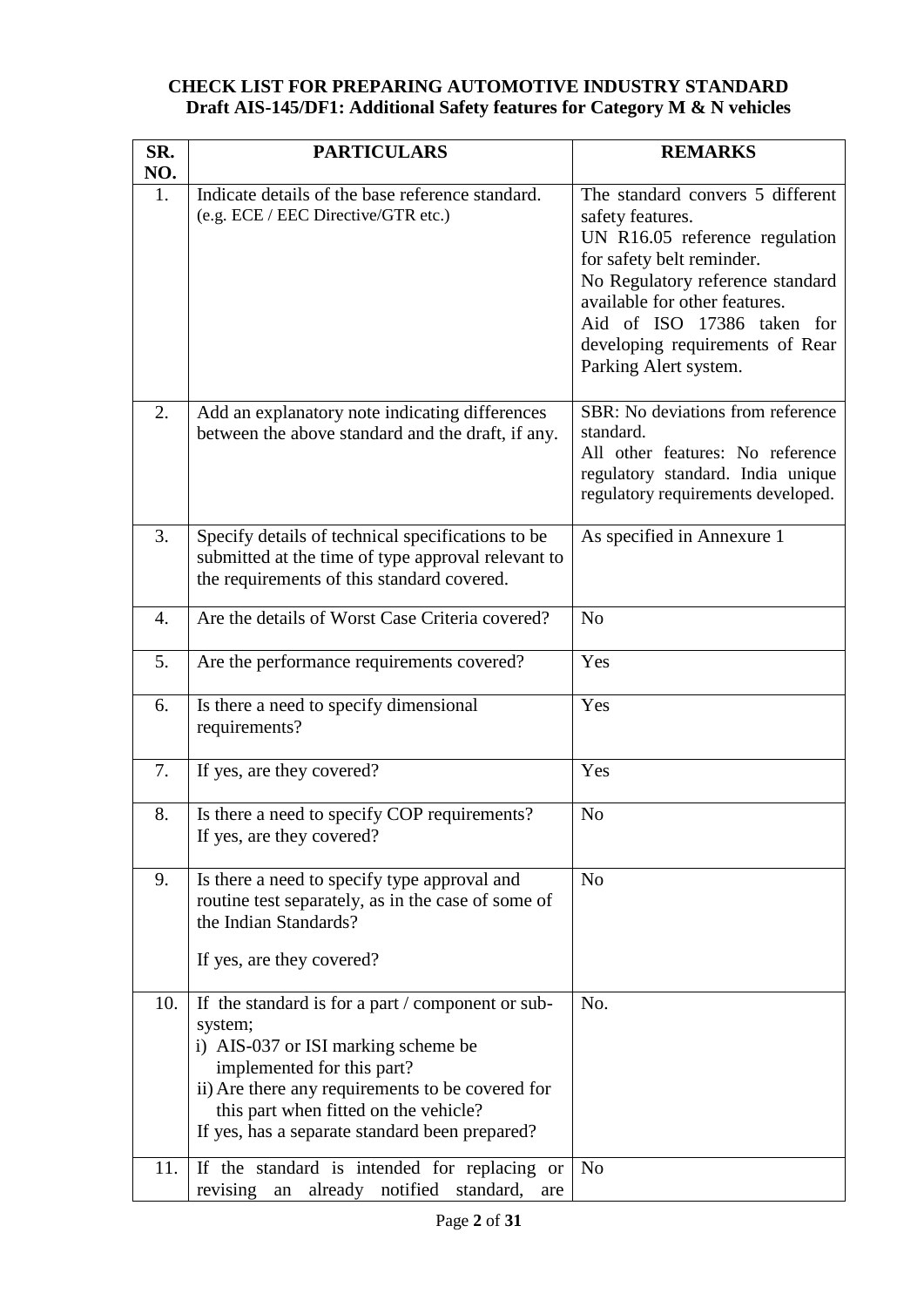|     | transitory provisions for re-certification<br>of<br>certified<br>already<br>parts/vehicles<br>by<br>comparing the previous test result, certain<br>additional test, etc. required?<br>If yes, are they included? |                                              |
|-----|------------------------------------------------------------------------------------------------------------------------------------------------------------------------------------------------------------------|----------------------------------------------|
| 12. | Include details of any other international or<br>foreign national standards which could be<br>considered as alternate standard.                                                                                  | N <sub>o</sub>                               |
| 13. | Are the details of accuracy and least counts of<br>test equipment/meters required to be specified?<br>If yes, have they been included?                                                                           | Yes                                          |
| 14. | What are the test equipment for establishing<br>compliance?                                                                                                                                                      | As specified in this standard.               |
| 15. | If possible, identify such facilities available in<br>India.                                                                                                                                                     | ARAI, (other testing agencies to<br>confirm) |
| 16. | Are there any points on which special comments<br>or information is to be invited from members?<br>If yes, are they identified?                                                                                  | N <sub>o</sub>                               |
| 17. | Does the scope of standard clearly identify<br>vehicle categories?                                                                                                                                               | Yes                                          |
| 18. | Has the clarity of definitions been examined?                                                                                                                                                                    | Yes                                          |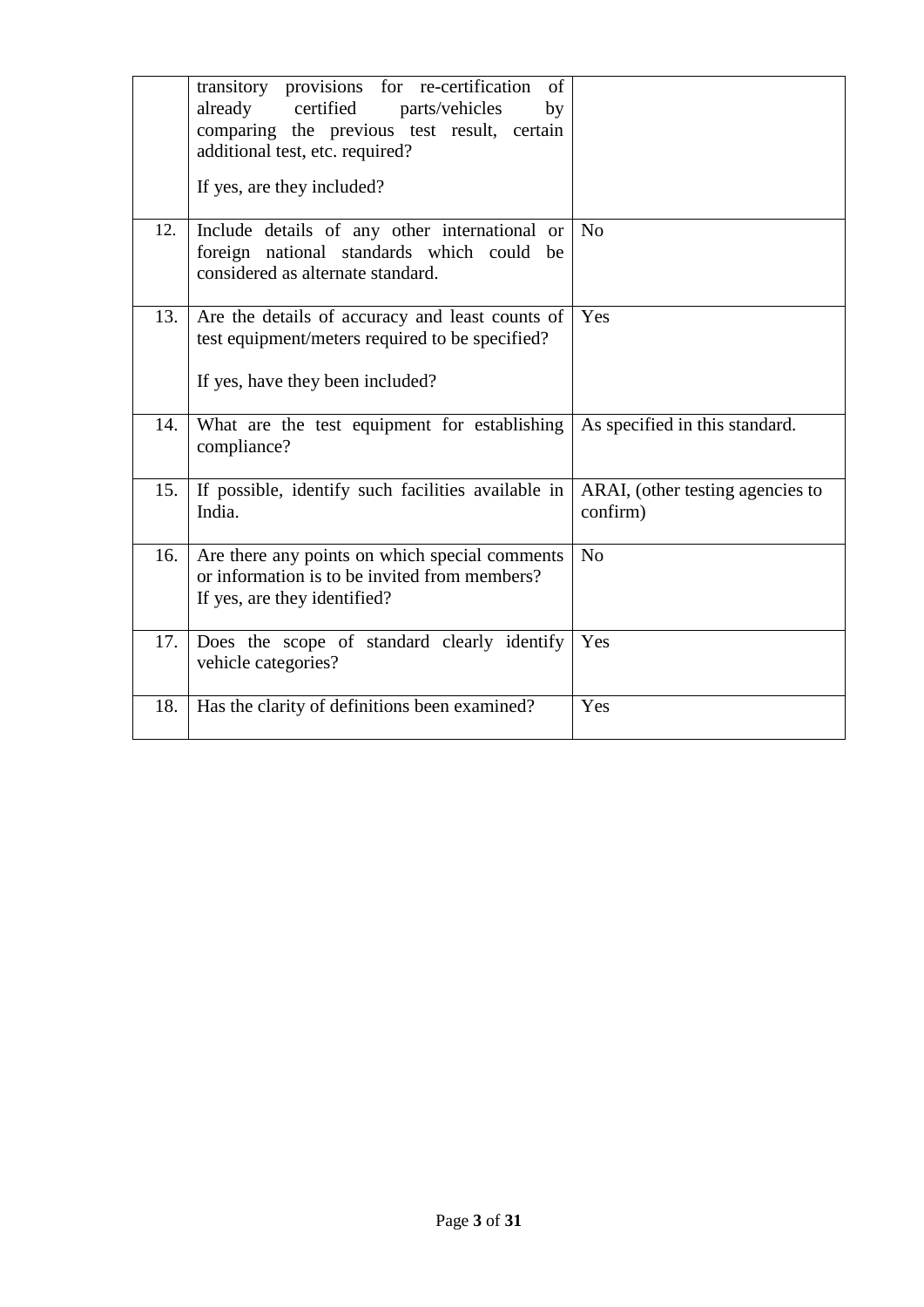### **Status chart of the Standard to be used by the purchaser for updating the record**

| Sr.<br>No. | Corrig<br>enda. | Amend-<br>ment | <b>Revision</b> | <b>Date</b> | <b>Remark</b> | Misc. |
|------------|-----------------|----------------|-----------------|-------------|---------------|-------|
|            |                 |                |                 |             |               |       |
|            |                 |                |                 |             |               |       |
|            |                 |                |                 |             |               |       |
|            |                 |                |                 |             |               |       |
|            |                 |                |                 |             |               |       |

**General remarks:**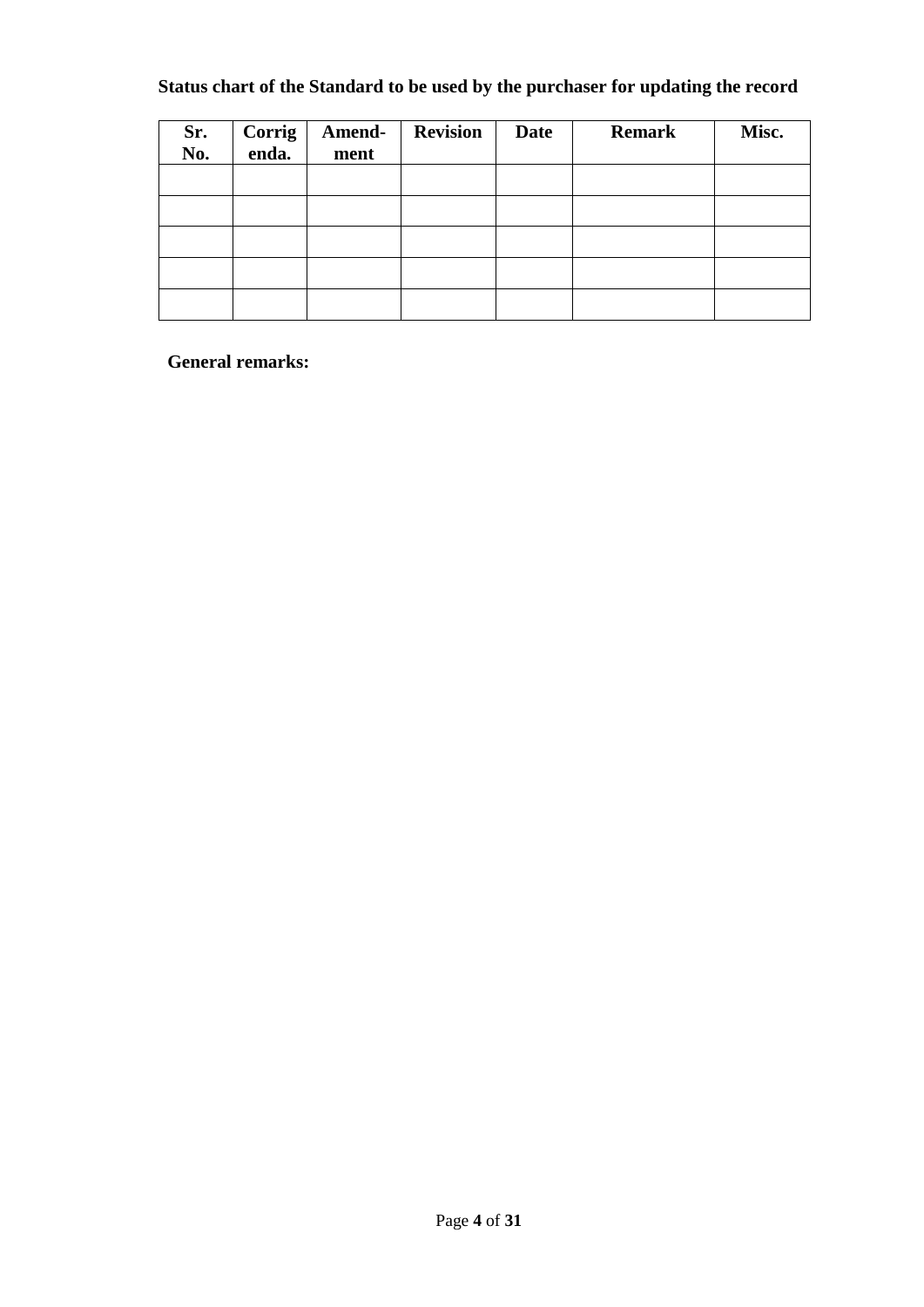### **INTRODUCTION**

The Government of India felt the need for a permanent agency to expedite the publication of standards and development of test facilities in parallel when the work on the preparation of the standards is going on, as the development of improved safety critical parts can be undertaken only after the publication of the standard and commissioning of test facilities. To this end, the erstwhile Ministry of Surface Transport (MoST) has constituted a permanent Automotive Industry Standards Committee (AISC) vide order No. RT-11028/11/97-MVL dated September 15, 1997. The standards prepared by AISC will be approved by the permanent CMVR Technical Standing Committee (CTSC). After approval, the Automotive Research Association of India, (ARAI), Pune, being the secretariat of the AIS Committee, will publish this standard.

Ministry of Road Transport took initiative to further increase vehicular safety with the aim to reduce causes of accidents. Following was the focus while formulation of this standard:

- 1. Enhancement in use of safety belts to improve safety
- 2. Accidents caused due to over speeding of vehicles.
- 3. Ease of occupant exit in case of electric power failure in a centrally locked vehicle
- 4. Reduce possibilities of accidents (child over run) while parking in reverse gear.
- 5. Driver airbag mandate as additional passive safety measure.

This standard specifies requirements of special features, which are in addition to present mandatory requirements to mitigate above causes.

Reverse Park Alert Systems (RPAS) which uses object-detection devices (sensors) or camera based displays in order to provide the driver with information about obstacles in specified zone while reversing the vehicle The test objects in this standard are defined based on systems using ultrasonic sensors and electromagnetic sensors which reflect the most commonly used technology. For other sensing technologies possibly coming up in the future, these test objects shall be checked and changed if required.

The AISC panel responsible for formulation of this standard is given in Annex 8.

The Automotive Industry Standards Committee (AISC) responsible for approval of this standard is given in Annex 9.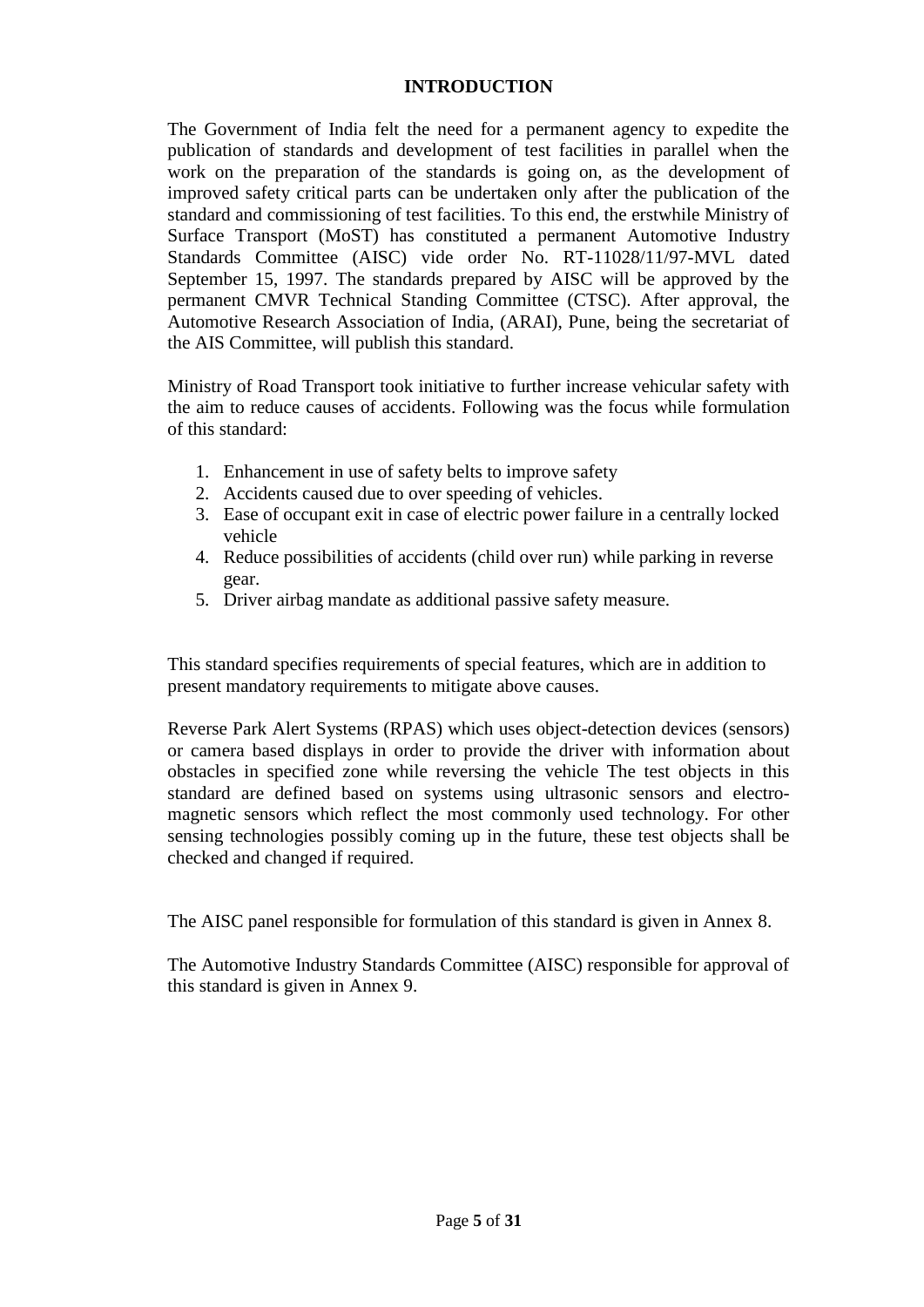## **Additional Safety features for Category M & N vehicles**

| 1.  | <b>SCOPE</b>                                                                                                                                                                                                                                                                         |
|-----|--------------------------------------------------------------------------------------------------------------------------------------------------------------------------------------------------------------------------------------------------------------------------------------|
| 1.1 | This standard specifies the requirements for additional safety features for M $\&$<br>N category vehicles that are aimed to further enhance vehicular and road<br>safety.                                                                                                            |
|     | The requirements of this standard are applicable to M1 category vehicles in<br>respect of the following:                                                                                                                                                                             |
|     | Speed alert system to alert driver in case of over speeds;<br>(i)<br>(ii) Driver and co-driver safety belt reminder;<br>(iii) Manual override for central locking system;<br>(iv) Driver Airbag                                                                                      |
|     | The requirements of vehicle reverse parking alert system of this standard shall<br>be applicable to all M and N category vehicles, as defined in AIS-053.                                                                                                                            |
| 2.  | <b>REFERENCES</b>                                                                                                                                                                                                                                                                    |
| 2.1 | AIS-053 Automotive Vehicles - Types - Terminology                                                                                                                                                                                                                                    |
| 2.2 | AIS-004 (Part 3) Automotive Vehicles - Requirements for Electromagnetic<br>Compatibility                                                                                                                                                                                             |
| 2.3 | AIS-098 Requirements for the Protection of the Occupants in the event of an<br><b>Offset Frontal</b>                                                                                                                                                                                 |
| 2.4 | AIS-096 Requirements for Behavior of Steering Mechanism of a Vehicle in a<br><b>Head-on Collision</b>                                                                                                                                                                                |
| 3.  | <b>DEFINITIONS:</b> The definitions pertaining to the requirements are specified<br>at respective Annexures to this standard.                                                                                                                                                        |
| 4.  | <b>APPLICATION FOR TYPE APPROVAL</b>                                                                                                                                                                                                                                                 |
| 4.1 | The application for type approval of a vehicle type shall be submitted by the<br>vehicle manufacturer along with at least the details given in <b>Annexure 1</b> .                                                                                                                   |
|     | Note: If the details are covered in application for complete vehicle type<br>approval, it is not necessary to submit them separately.                                                                                                                                                |
| 5.  | <b>TECHNICAL REQUIREMENTS:</b> These requirements are in addition to the<br>requirements specified in the respective standards notified under CMVR. The<br>vehicle submitted for type approval shall meet the requirements specified in<br>the following Annexures of this standard. |
| 5.1 | Speed alert system to alert driver in case of over speeds provided in category<br>M1, shall meet requirements given at <b>Annexure 2</b> .                                                                                                                                           |
| 5.2 | Driver and co-driver safety belt reminder provided in category M1, shall meet<br>requirements given at <b>Annexure 3</b> ;                                                                                                                                                           |
| 5.3 | Manual override for central locking system for category M1 shall meet<br>requirements given at <b>Annexure 4</b> .                                                                                                                                                                   |
| 5.4 | Driver airbag provided in category M1 shall meet requirements given at                                                                                                                                                                                                               |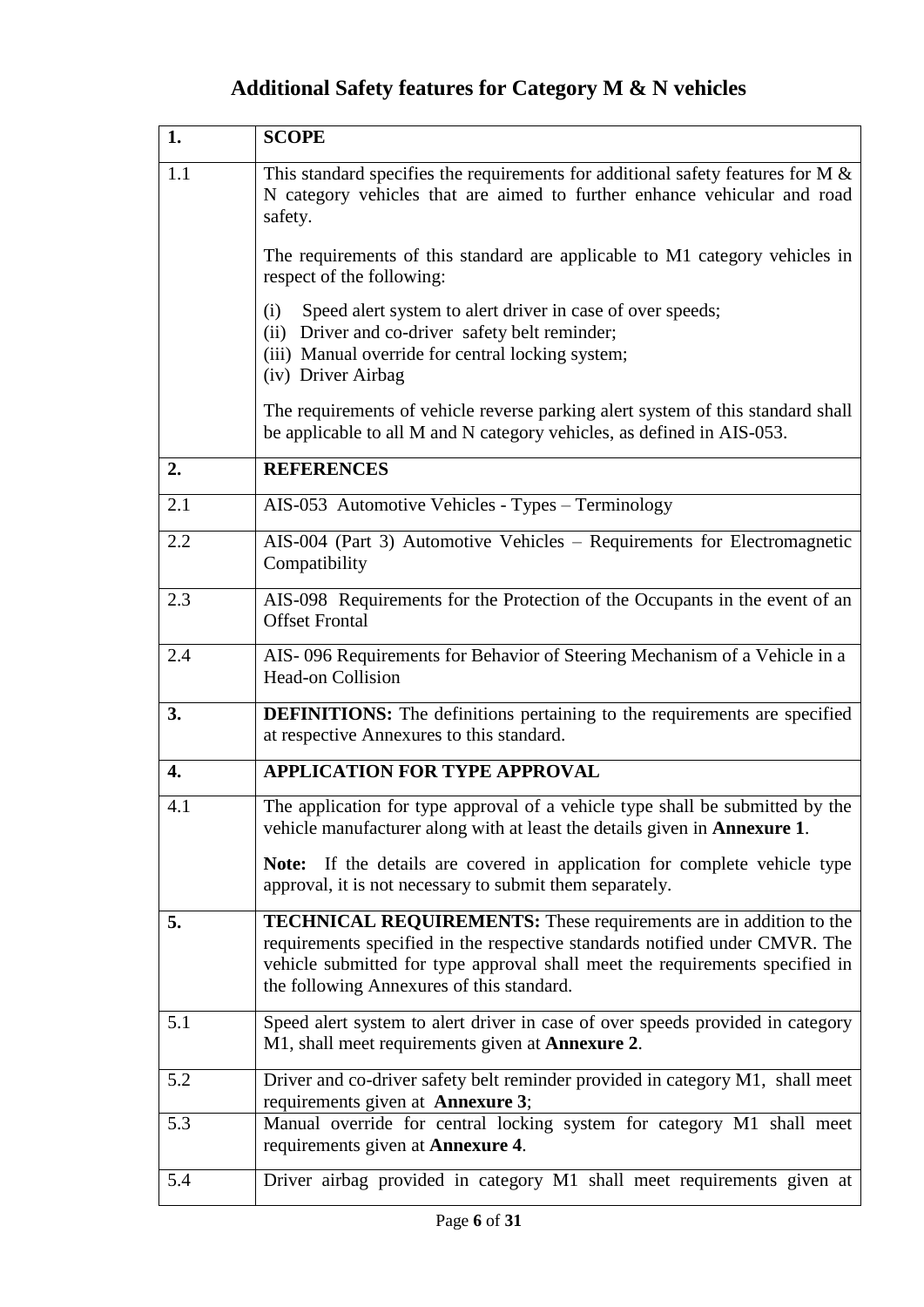|       | Annexure 5.                                                                                                                                                                                                                                                                                                                                                                                                                                                                           |
|-------|---------------------------------------------------------------------------------------------------------------------------------------------------------------------------------------------------------------------------------------------------------------------------------------------------------------------------------------------------------------------------------------------------------------------------------------------------------------------------------------|
| 5.5   | Vehicle reverse parking alert shall meet requirements of <b>Annexure 6</b> for<br>vehicle of M1 category and M2 category derived from M1.                                                                                                                                                                                                                                                                                                                                             |
| 5.6   | Vehicle Reverse Parking Alert shall meet requirements of <b>Annexure 7</b> for<br>vehicles other than M1 category.                                                                                                                                                                                                                                                                                                                                                                    |
|       | All vehicles other than M1 equipped with vehicle reverse parking alert shall<br>comply with the requirements of Annexure 7 of this standard. To address the<br>diversity of vehicle heights and rear end configuration, it shall be permissible<br>for vehicles of category other than M1 to comply with the requirements of<br>Annexure 6 as an alternative. Tractors including Puller Tractors of N category<br>shall be exempted from the requirements of both Annexures $6 & 7$ . |
| 6     | <b>EXTENSION OF TYPE APPROVAL</b>                                                                                                                                                                                                                                                                                                                                                                                                                                                     |
| 6.1   | Every modification pertaining to the information, even if the changes are not<br>technical in nature declared in accordance with 4.1 shall be intimated by the<br>manufacturer to the testing agency.                                                                                                                                                                                                                                                                                 |
|       | If the changes are in parameters not related to the provisions, no further action<br>need be taken.                                                                                                                                                                                                                                                                                                                                                                                   |
|       | If the changes are in parameters related to the provisions, the Testing Agency,<br>which has issued the certificate of compliance, shall then consider, whether,                                                                                                                                                                                                                                                                                                                      |
| 6.1.1 | the device with the changed specifications still complies with provisions, or                                                                                                                                                                                                                                                                                                                                                                                                         |
| 6.1.2 | Any further verification is required to establish compliance.                                                                                                                                                                                                                                                                                                                                                                                                                         |
| 6.2   | In case of 6.1.2, tests for only those parameters which are affected by the<br>modifications need be carried out                                                                                                                                                                                                                                                                                                                                                                      |
| 6.3   | In case of fulfilment of criterion of para 6.1.1 or after results of further<br>verification as per para of 6.1.2 are satisfactory, the approval of compliance shall<br>be extended for the changes carried out.                                                                                                                                                                                                                                                                      |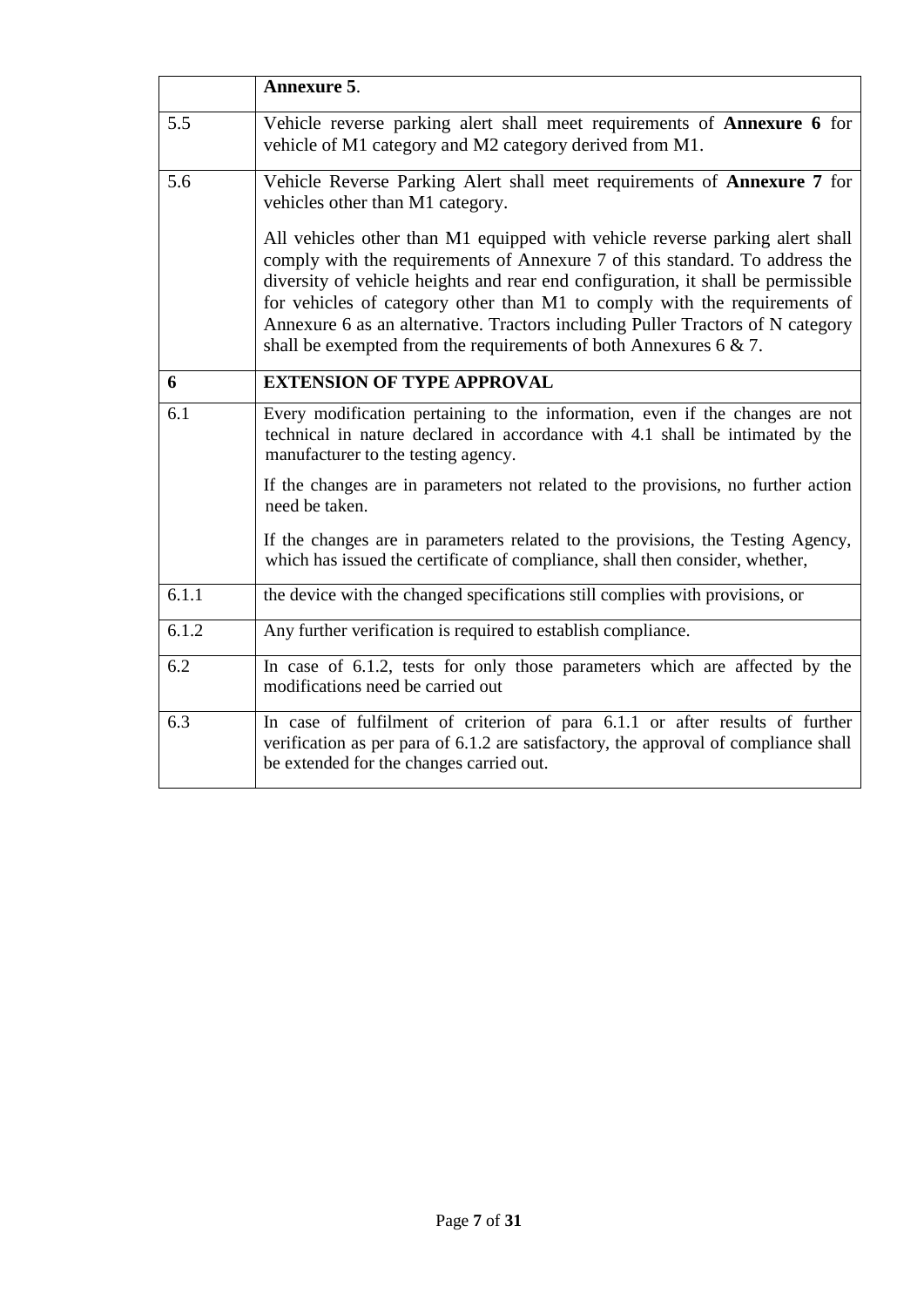#### (See 4.1)

### **TECHNICAL INFORMATION TO BE SUBMITTED BY VEHICLE MANUFACTURER FOR TYPE APPROVAL (Applicable for all Additional Safety features addressed in this standard)**

| $\mathbf{A}$   | <b>General information</b>                                                      |  |
|----------------|---------------------------------------------------------------------------------|--|
| 1.             | vehicle<br>Name<br>address<br>of<br>and<br>manufacturer                         |  |
| $\overline{2}$ | Vehicle model and its variant(s)                                                |  |
| 3              | Vehicle overall dimensions, (length,<br>width and height), mm                   |  |
| B              | <b>Information for Speed alert</b>                                              |  |
| 1.             | Details of audible alert<br>(Alert above 80 kmph)                               |  |
| 2.             | Details of audible alert<br>Continuous /intermittent.<br>(Alert above 120 kmph) |  |
| 3.             | if intermittent, Interval between Alerts                                        |  |
| $C_{\bullet}$  | <b>Information</b><br>for<br>belt<br><b>Safety</b><br>reminder                  |  |
| 1.             | Whether Visual warning for Safety<br>belt reminder provided                     |  |
| 2.             | Whether audible warning for Safety<br>belt reminder provided                    |  |
| D.             | Information for manual over-ride<br>(Door, Door locks and hinges):              |  |
| 1.             | <b>Doors</b>                                                                    |  |
| 1.1            | No. of doors                                                                    |  |
| 1.2            | Position and type of door                                                       |  |
| 2.             | Door lock / latch                                                               |  |
| 2.1            | Front                                                                           |  |
| 2.1.1          | Make                                                                            |  |
| 2.1.2          | Identification No. / Part No.                                                   |  |
| 2.2            | Rear                                                                            |  |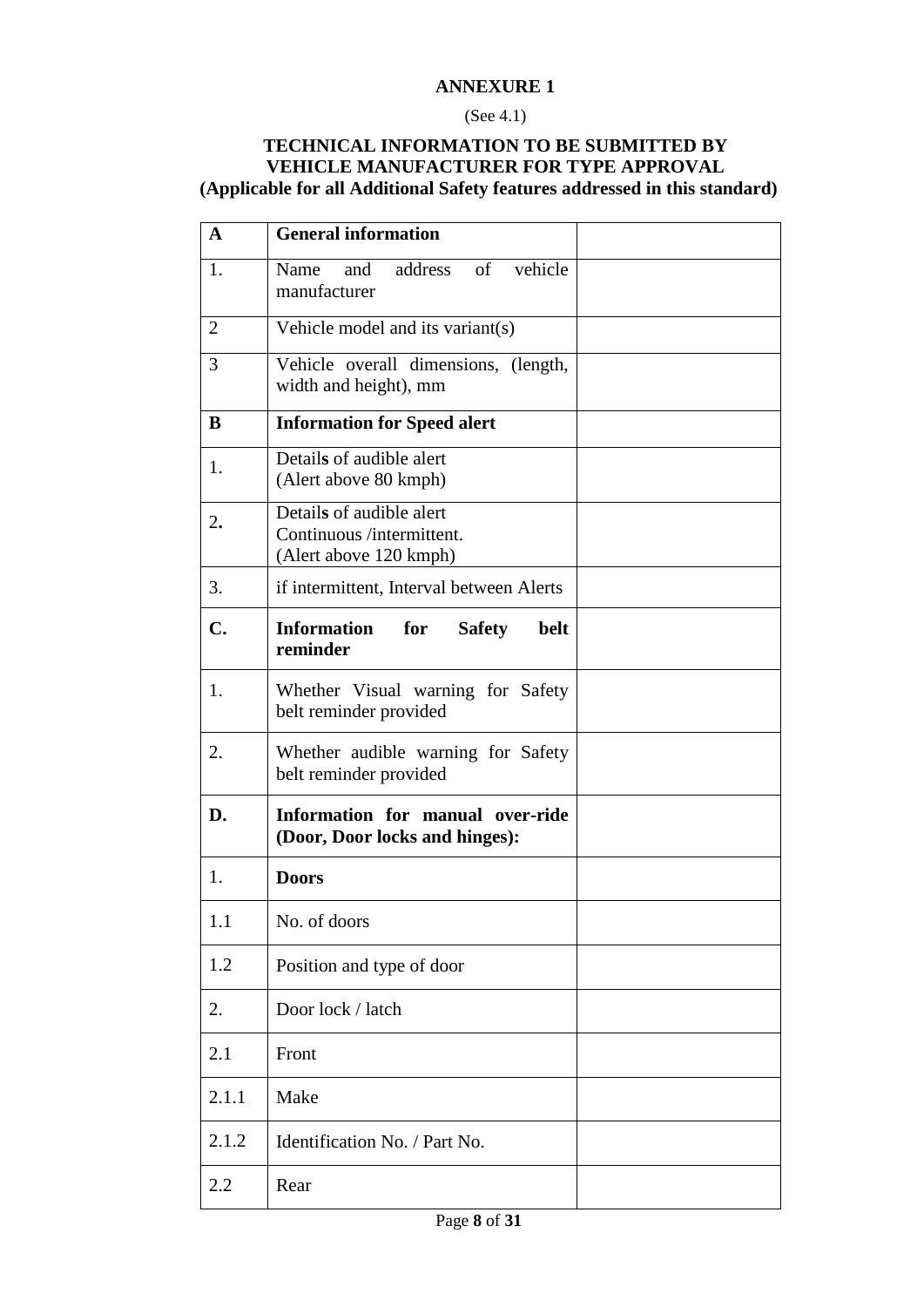| 2.2.1 | Make                                                         |  |
|-------|--------------------------------------------------------------|--|
| 2.2.2 | Identification No. / Part No.                                |  |
| E.    | <b>Information for Driver airbag</b>                         |  |
| 1.    | Relevant information as per clause 3<br>of AIS-098 / AIS-096 |  |
| 2.    | Airbags information as                                       |  |
| 2.1   | Make                                                         |  |
| 2.2   | Identification No. / Part No.                                |  |
| F.    | <b>Information for Reverse Parking Alert</b><br>System       |  |
| 1.    | Type of System (Sensor based /<br>Camera based system)       |  |
| 2.    | Sensor based system-(as applicable)<br>information           |  |
| 2.1   | Make                                                         |  |
| 2.2   | Identification No. / Part No.                                |  |
| 2.3   | Number of sensors and mounting<br>location                   |  |
| 3.    | Camera based System (as applicable)                          |  |
| 3.1   | Make                                                         |  |
| 3.2   | Identification No. / Part No.                                |  |
| 3.3   | Camera mounting location                                     |  |
| 3.4   | Display Make                                                 |  |
| 3.5   | Display Identification No. / Part No.                        |  |
| 3.6   | Display location                                             |  |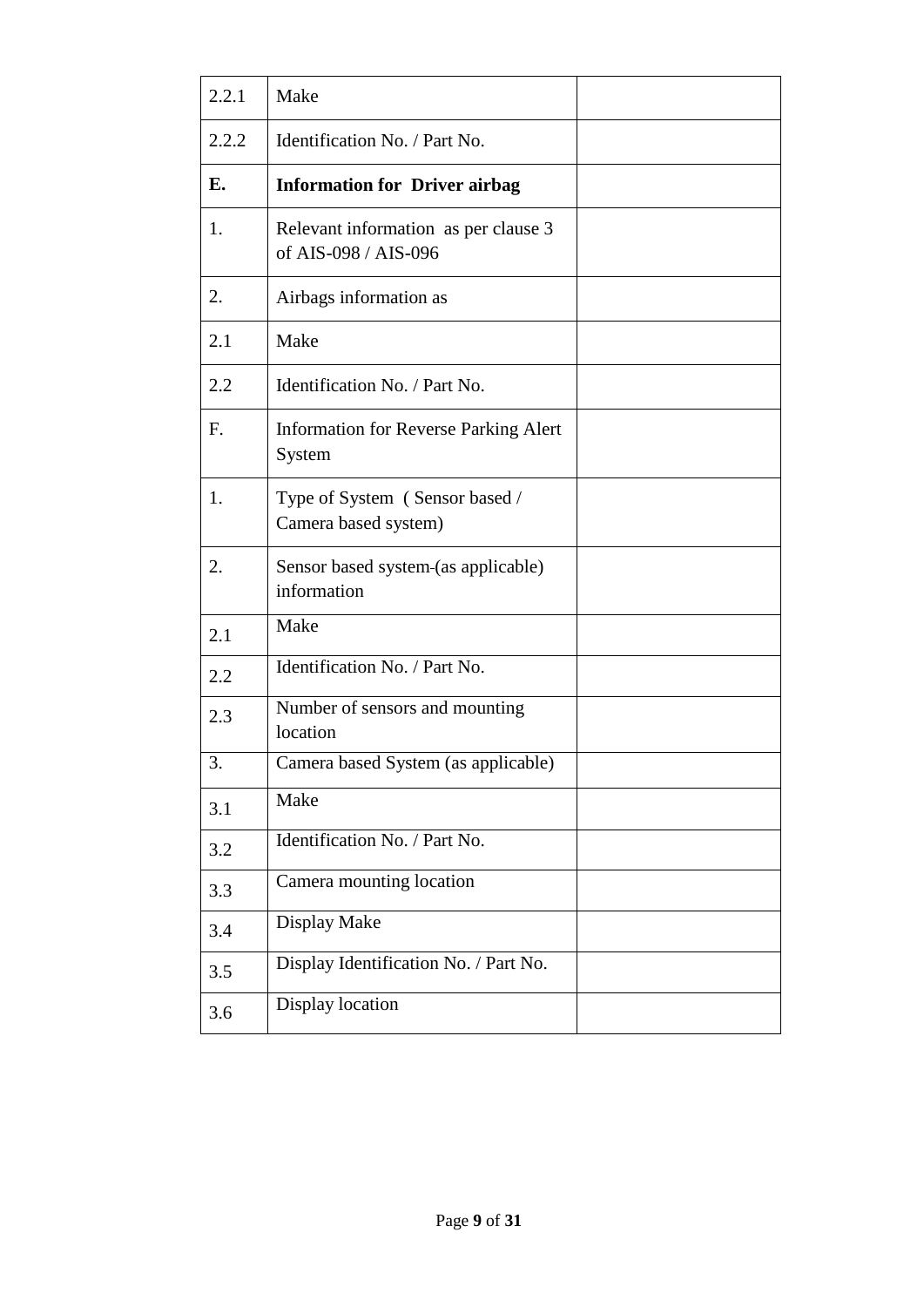### (See 5.1)

### **REQUIREMENTS FOR SPEED ALERT SYSTEMS (Applicable for category M**1**)**

| 1.  | <b>Definitions</b>                                                                                                                                                                                                                                                                                                                                                                                                                                                                                                     |
|-----|------------------------------------------------------------------------------------------------------------------------------------------------------------------------------------------------------------------------------------------------------------------------------------------------------------------------------------------------------------------------------------------------------------------------------------------------------------------------------------------------------------------------|
| 1.1 | "Speed alert system" means a system which alerts the driver; whenever the motor<br>vehicle plies at excess speed beyond its specified limits;                                                                                                                                                                                                                                                                                                                                                                          |
| 1.2 | Audible warning means for the purpose of this annexure sound signal used to alert<br>the driver after exceeding the set limit of the speed.                                                                                                                                                                                                                                                                                                                                                                            |
| 2.  | General and functional requirements Every motor vehicle of M1 category shall be<br>equipped with at least audible warning which automatically alerts the driver whenever<br>the motor vehicle exceeds prescribed level of speeds as mentioned below.                                                                                                                                                                                                                                                                   |
|     | Provided further that these requirements are exempted for M1 category vehicles which<br>are<br>(i)<br>Police vehicles<br>(ii) Ambulances<br>(iii) verified and certified by a testing agency specified in rule 126 to have maximum<br>design speed of not more than 80 km/h<br>(iv) fitted with speed governor (speed limiting device or speed limiting function) at<br>pre-set speed of 80 km/h or less                                                                                                               |
| 2.1 | The audible warning shall warn the driver with frequency not less than<br>1 cycle/ 2 minute when vehicle speed indicated in the speedometer exceeds 80 km/h<br>(primary level) and continuously or intermittently with frequency not less than 1<br>cycle/ 2 sec when the vehicle speed indicated in the speedometer exceeds 120 km/h<br>(secondary level).                                                                                                                                                            |
| 2.2 | Manufacturer shall ensure that audible warning created as per 2.1 above shall be<br>easily recognized by the driver.                                                                                                                                                                                                                                                                                                                                                                                                   |
| 2.3 | The speed alert system shall be designed in such a way that the warning signal cannot<br>be stopped by means other than control of the speed by the driver.                                                                                                                                                                                                                                                                                                                                                            |
| 3.0 | <b>Test Requirements</b>                                                                                                                                                                                                                                                                                                                                                                                                                                                                                               |
|     | Compliance to this Annexure 2 can be verified by driving the vehicle exceeding<br>prescribed speed levels either on chassis dynometer or on test track, on the<br>recommendation of the manufacturer. The requirements as mentioned in paragraph 2<br>of this annexure shall be complied with however a tolerance of $\pm$ 8% on speed<br>indicated in the speedometer can be given respectively for primary $\&$ secondary level<br>speeds.<br>The vehicle condition shall be as below to reduce the background noise |
|     | The sound level will be assessed by a driver, having normal hearing acuity.                                                                                                                                                                                                                                                                                                                                                                                                                                            |
|     | The radio / audio system shall be switched off.<br>-<br>The air conditioning shall be switched off<br>All windows shall be closed.<br>Roof shall be closed for convertibles<br>Any other condition which has impact on background noise<br>-                                                                                                                                                                                                                                                                           |

### **ANNEXURE 3**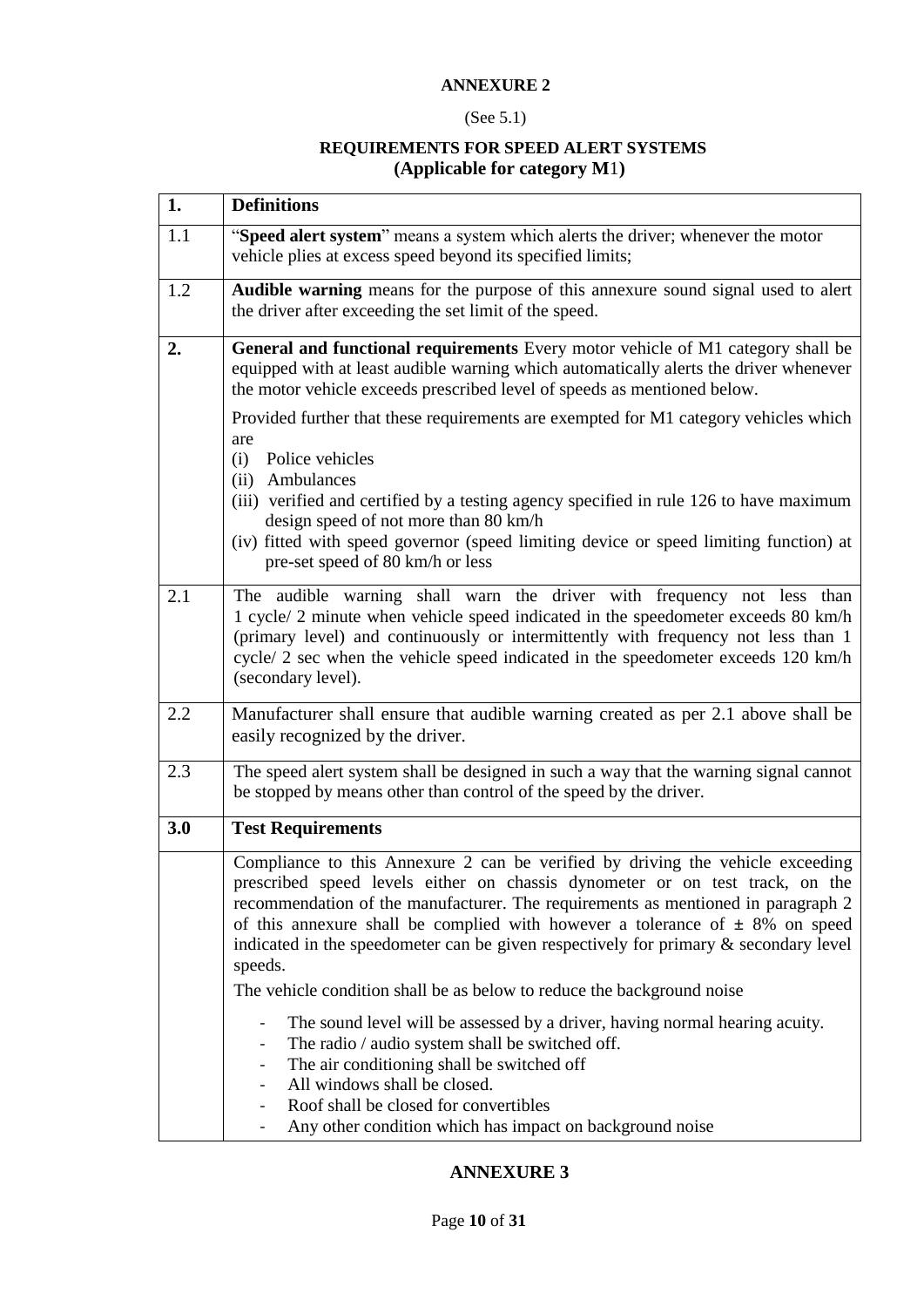### (See 5.2)

### **SAFETY-BELT REMINDER REQUIREMENTS (Applicable for category M**1**)**

| 1.    | <b>Definitions</b>                                                                                                                                                                                                                                                                                                                                 |
|-------|----------------------------------------------------------------------------------------------------------------------------------------------------------------------------------------------------------------------------------------------------------------------------------------------------------------------------------------------------|
| 1.1   | "Safety-belt reminder" means a system dedicated to alert the driver when<br>driver or co-driver does not use the safety-belt. The system is constituted by a<br>detection of an unfastened safety-belt and by a driver's alert which is a first<br>level warning and a second level warning.                                                       |
| 1.1.1 | "Visual Warning" means a warning by visual signal (lighting, blinking or<br>visual display of symbol or message).                                                                                                                                                                                                                                  |
| 1.1.2 | "Audible Warning" means a warning by sound signal.                                                                                                                                                                                                                                                                                                 |
| 1.1.3 | "First Level Warning" means a visual warning activated when the ignition<br>switch is engaged (engine running or not) and the driver's or co-driver's<br>safety-belt is not fastened. An audible warning can be added as an option.                                                                                                                |
| 1.1.4 | "Second Level Warning" means a visual and audible warning activated when<br>a driver operates a vehicle without fastening of driver or co-driver<br>safety-belt.                                                                                                                                                                                   |
| 1.1.5 | "Safety-Belt is not fastened" means, at the option of the manufacturer, either<br>the driver or co-driver safety-belt buckle is not engaged or the webbing length<br>pulled out of the retractor is 100 mm or less.                                                                                                                                |
| 1.1.6 | "Vehicle is in Normal Operation" means that vehicle is in forward motion at<br>the speed greater than 10 km/h.                                                                                                                                                                                                                                     |
| 1.1.7 | "Co-Driver" means the person occupying the Front outboard seating position,<br>other than the driver seat.                                                                                                                                                                                                                                         |
| 2.    | <b>Requirements concerning the Safety-Belt Reminder</b>                                                                                                                                                                                                                                                                                            |
| 2.1   | <b>Safety-Belt Reminder Equipment</b>                                                                                                                                                                                                                                                                                                              |
| 2.1.1 | Where the vehicle manufacturer equips the driver or co-driver<br>seating<br>position of M1 category of vehicles with a safety-belt reminder system the<br>vehicle manufacturer shall provide following:<br><b>First level Warning</b><br>a)<br>b) Second level Warning:<br>The safety-belt reminder system shall satisfy the requirements of 2.1.2 |

| 2.1.1.1 | The deactivation of the safety-belt reminder may be allowed, provided that |
|---------|----------------------------------------------------------------------------|
|         | such deactivation satisfies to the requirements of 2.1.2.6.                |
|         |                                                                            |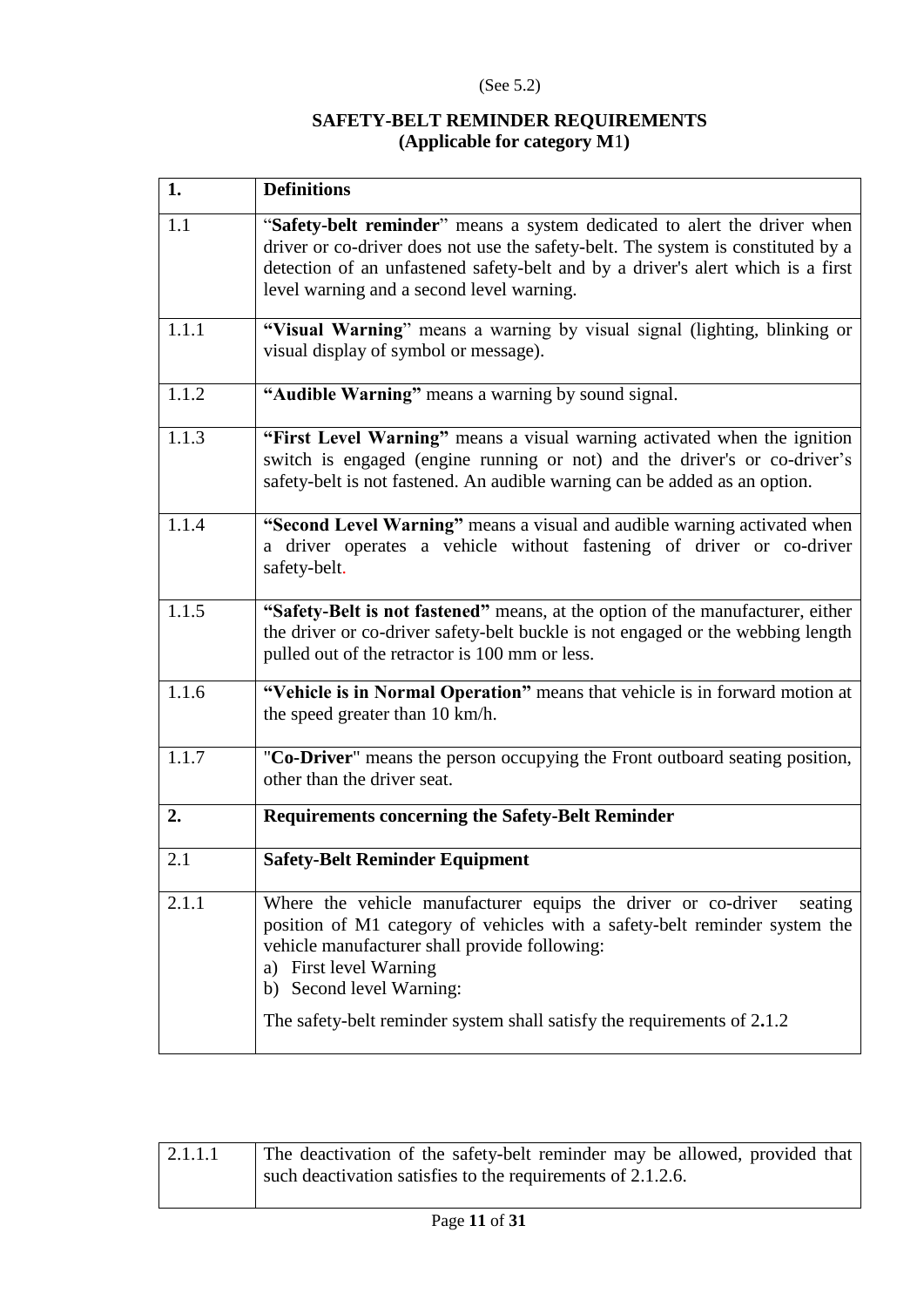| 2.1.2                  | Safety-Belt Reminder                                                                                                                                                                                                                                                                                                                                            |
|------------------------|-----------------------------------------------------------------------------------------------------------------------------------------------------------------------------------------------------------------------------------------------------------------------------------------------------------------------------------------------------------------|
| 2.1.2.1                | <b>General Requirements</b>                                                                                                                                                                                                                                                                                                                                     |
| 2.1.2.1.1              | Visual warning shall be so located as to be readily visible and recognisable in<br>the daylight by the driver and distinguishable from other alerts. Where the<br>visual signal warning employs the colour red, it shall use a symbol as shown<br>in Fig.2 below.                                                                                               |
|                        | or                                                                                                                                                                                                                                                                                                                                                              |
|                        | FIG. 2                                                                                                                                                                                                                                                                                                                                                          |
| 2.1.2.1.2              | Visual warning shall be by continuous or intermittent signal.                                                                                                                                                                                                                                                                                                   |
| $2.1.2.\overline{1.3}$ | Audible warning shall be by continuous or intermittent sound signal or by<br>vocal information. Where vocal information is employed, the manufacturer<br>shall ensure that the alert uses the language either English or Hindi. This<br>audible warning may be constituted by more than one step.                                                               |
| 2.1.2.1.4              | Audible warning shall be easily recognized by the driver.                                                                                                                                                                                                                                                                                                       |
| 2.1.2.2                | First level warning shall be at least a visual warning activated for 4 seconds or<br>longer when the driver or co-driver safety-belt is not fastened and the ignition<br>switch is engaged.                                                                                                                                                                     |
| 2.1.2.2.1              | The first level warning may be discontinued when<br>(i) None of the safety-belts which triggered the warning are unfastened, or<br>(ii) The seat or seats which triggered the warning are no longer occupied.                                                                                                                                                   |
| 2.1.2.3                | The activation of the first level warning shall be tested according to the test<br>procedure defined in 3.1                                                                                                                                                                                                                                                     |
| 2.1.2.4                | Second level warning shall be a visual and audible signal activated for<br>30 seconds or longer except for cases in which the warning stops for over<br>3 seconds when the safety-belt is not fastened, when the vehicle is in normal<br>operation and when at least one of the following conditions (or any<br>combination of these conditions), is fulfilled: |
|                        | a) Distance driven greater than the distance threshold. The threshold shall not<br>exceed 500 m. The distance the vehicle is not in normal operation shall be<br>excluded.                                                                                                                                                                                      |
|                        | b) Speed greater than the speed threshold. The threshold shall not exceed<br>25 km/h.                                                                                                                                                                                                                                                                           |
|                        | Duration time (engine running) greater than the duration time threshold.<br>$\mathbf{c})$<br>The threshold shall not exceed 60 seconds. The first level warning<br>duration time and the duration time the vehicle is not in normal operation<br>shall be excluded.                                                                                             |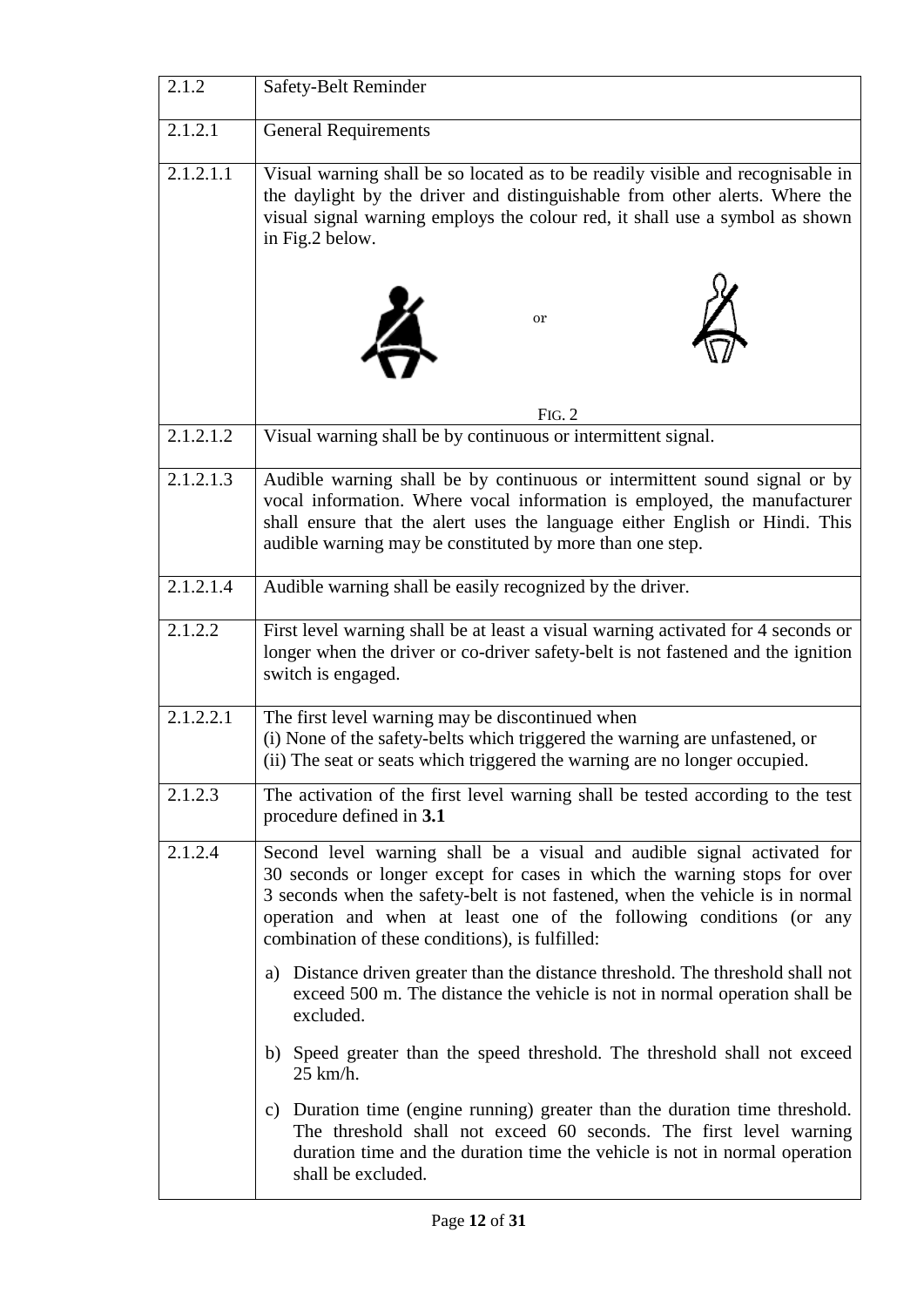| 2.1.2.4.1 | The thresholds to trigger safety belt reminder listed in paragraphs 2.1.2.4 (a) to<br>(c), may be reset when:                                                                                                                                                                                                                   |
|-----------|---------------------------------------------------------------------------------------------------------------------------------------------------------------------------------------------------------------------------------------------------------------------------------------------------------------------------------|
|           | (i) Any of the doors have been opened while the vehicle is not in normal<br>operation or                                                                                                                                                                                                                                        |
|           | (ii) The seat or seats which triggered the warning are no longer occupied.                                                                                                                                                                                                                                                      |
| 2.1.2.4.2 | The second level warning may be discontinued when                                                                                                                                                                                                                                                                               |
|           | (i) None of the safety-belts which triggered the warning are unfastened,<br>(ii) The vehicle ceases to be in normal operation, or<br>(iii) The seat or seats which triggered the warning are no longer occupied.                                                                                                                |
| 2.1.2.5   | The activation of the second level warning shall be tested according to the test<br>procedure defined in 3.2.                                                                                                                                                                                                                   |
| 2.1.2.6   | The safety-belt reminder may be designed to allow deactivation.                                                                                                                                                                                                                                                                 |
| 2.1.2.6.1 | In the case a short term deactivation is provided, it shall be more difficult to<br>deactivate the safety-belt reminder than buckling the safety-belt on and off.<br>When the ignition is switched off for more than 30 minutes and switched on<br>again, a short-term deactivated safety-belt reminder must reactivate.        |
| 2.1.2.6.2 | In the case that a facility for a long term deactivation is provided, it shall<br>require a sequence of operations to deactivate, that are detailed only in the<br>manufacturer's technical manual and/or which requires the use of tools<br>(mechanical, electrical, digital, etc.) that are not provided with the vehicle.    |
| 3.0       | <b>Safety-belt reminder tests</b>                                                                                                                                                                                                                                                                                               |
| 3.1       | The first level warning shall be tested according to the following conditions:                                                                                                                                                                                                                                                  |
|           | a) Safety-belt is not fastened;<br>b) Engine is stopped or idling and the vehicle is not in forward or reverse<br>motion;<br>c) Transmission is in neutral position;                                                                                                                                                            |
|           | d) Ignition switch is engaged.                                                                                                                                                                                                                                                                                                  |
| 3.2       | The second level warning shall be tested according to the following<br>conditions:                                                                                                                                                                                                                                              |
|           | a) Safety-belt is not fastened;<br>b) Test vehicle driven with one or any combination of the conditions of<br>described in 3.2.1 to 3.2.3 at the manufacturer's choice.                                                                                                                                                         |
| 3.2.1     | Accelerate the test vehicle to $25 - 0/10$ km/h from a halt and continue on the<br>same speed.                                                                                                                                                                                                                                  |
| 3.2.2     | The test vehicle is driven forward at least 500 m from a halt position.                                                                                                                                                                                                                                                         |
| 3.2.3     | The vehicle is tested when the vehicle is in normal operation for at least<br>60 seconds.                                                                                                                                                                                                                                       |
| 3.3       | A system that the first level warning stops after a certain period of time, the<br>second level warning shall be tested according to 3.2 after the first level<br>warning has been deactivated. A system that the first level warning does not<br>stop after a certain period of time, the second level warning shall be tested |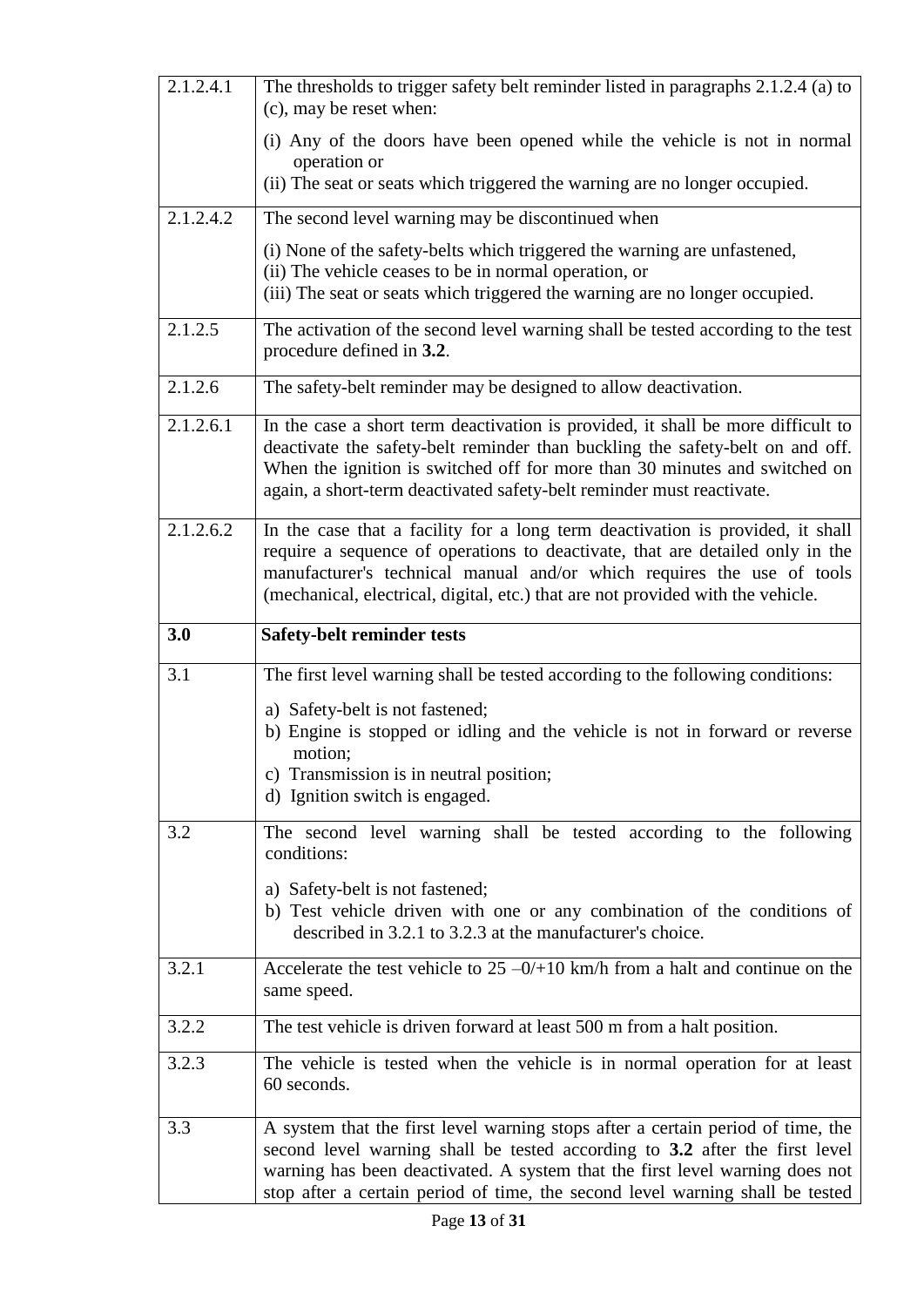| according to 3.2 while the first level warning is activated. |
|--------------------------------------------------------------|
|                                                              |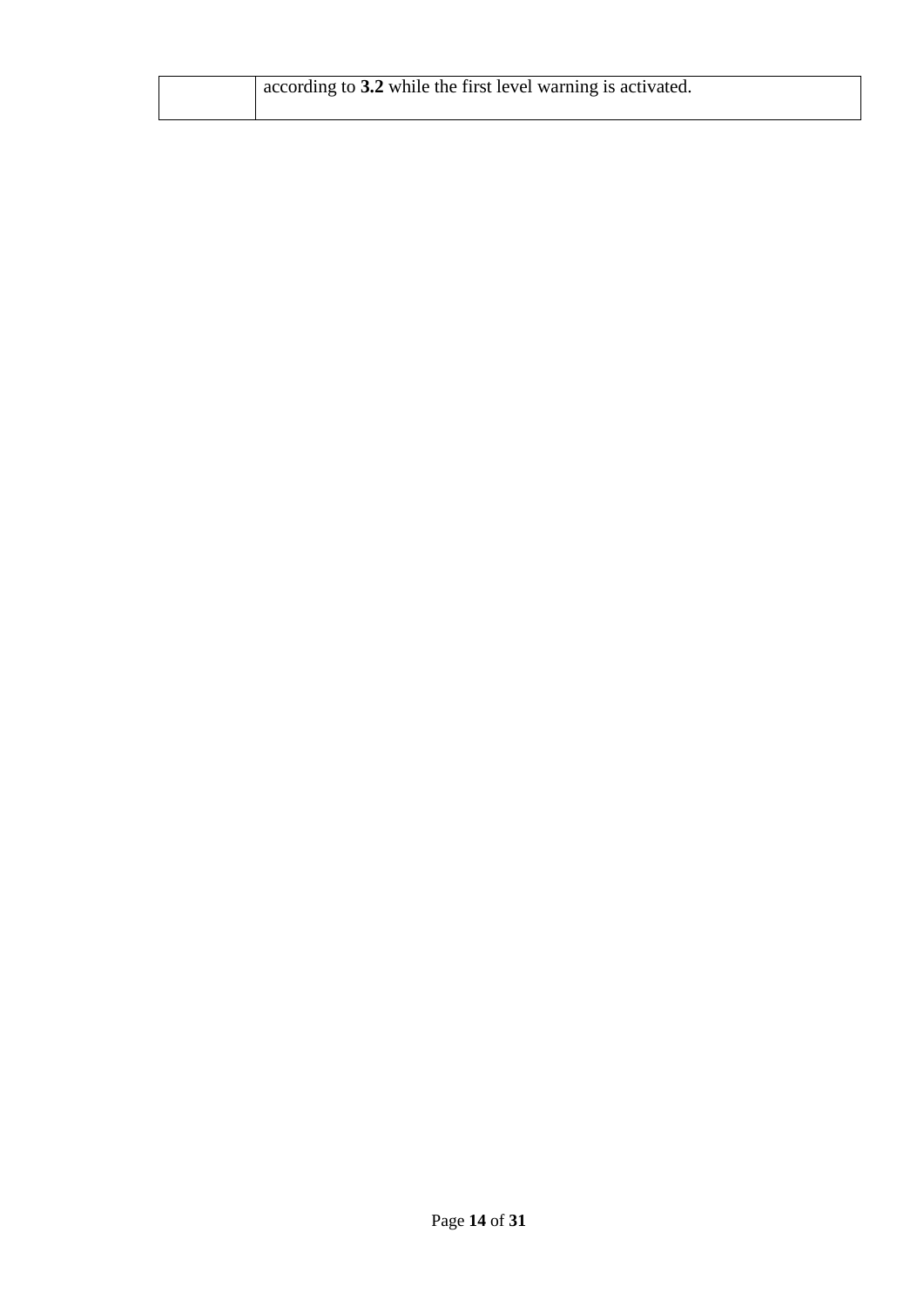### (See 5.3)

### **REQUIREMENTS FOR MANUAL OVERRIDE FOR CENTRAL LOCKING SYSTEM (Applicable for category M**1**)**

| 1.   | <b>Definitions</b>                                                                                                                                                                                                                                                                                                                                                                                                                                                                                             |
|------|----------------------------------------------------------------------------------------------------------------------------------------------------------------------------------------------------------------------------------------------------------------------------------------------------------------------------------------------------------------------------------------------------------------------------------------------------------------------------------------------------------------|
| 1.1  | "Manual over-ride" means the system that enables the motor vehicle occupant<br>to open the door from inside using door release lever or control with or without<br>electric power assistance to door locking system.                                                                                                                                                                                                                                                                                           |
| 2.   | <b>Requirements</b>                                                                                                                                                                                                                                                                                                                                                                                                                                                                                            |
| 2.1. | Manual override system need to satisfy following functional requirement                                                                                                                                                                                                                                                                                                                                                                                                                                        |
| 2.2  | In order to avoid non-opening of side doors after activation of central locking<br>system, there shall be provision by way of manual over-ride or otherwise that<br>enables the vehicle occupant to open the door from inside using door release<br>lever / control regardless of with or without electric power assistance to door<br>locking system. This requirement shall not be applicable when the child safety<br>lock system of the door is engaged.                                                   |
| 2.3  | Functionality of manual override shall be checked with following procedure<br>with vehicle in static condition.<br>1. Vehicle occupant shall activate central lock to lock all the doors, with<br>child safety lock system of the door in disengaged mode.<br>2. Disconnect electrical supply either at system level (For example central<br>locking, controller, etc.) or disconnect main battery supply by suitable<br>means.<br>Occupant shall be able to open the door from inside using internal controls |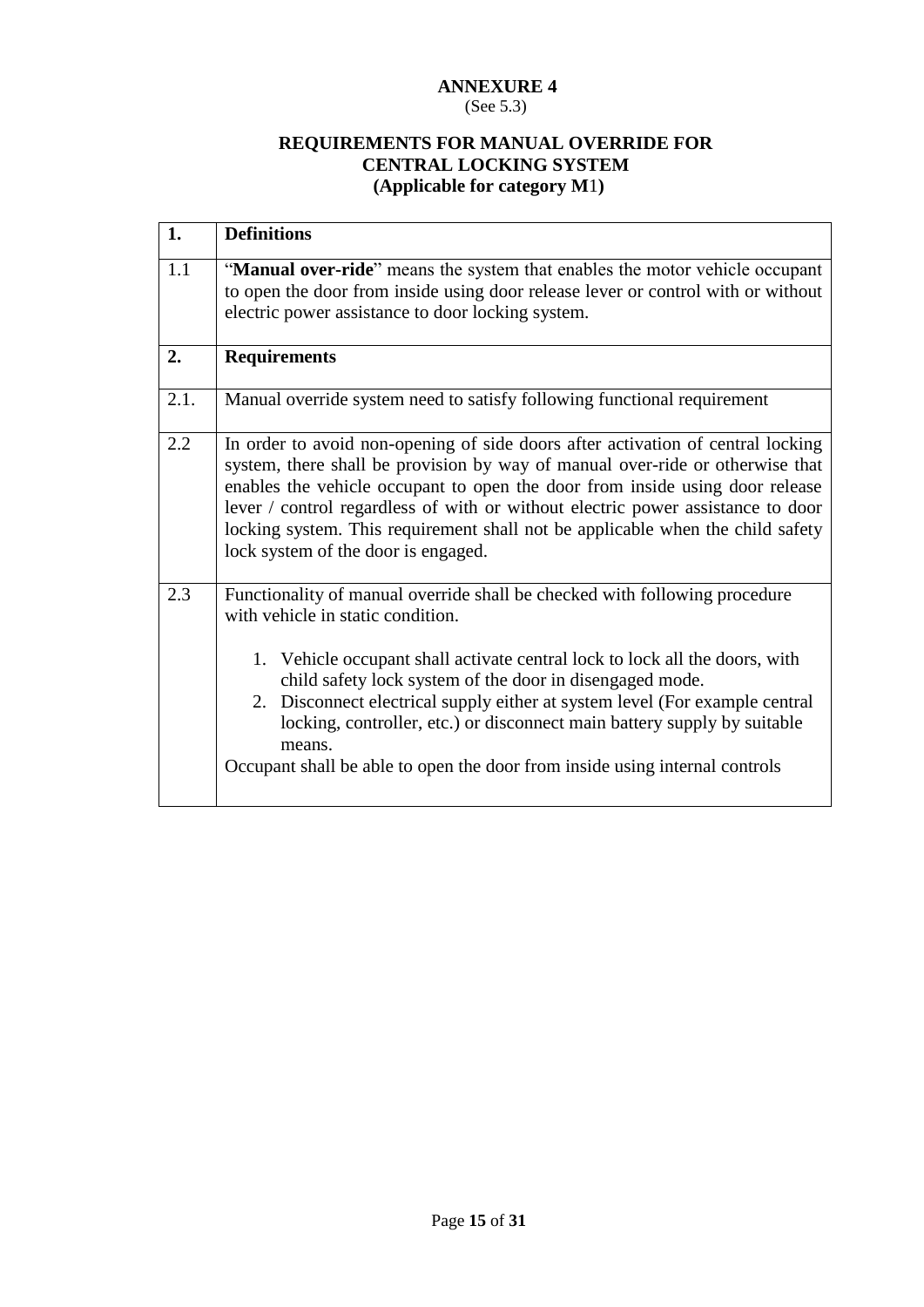### (See 5.4)

### **REQUIREMENTS FOR DRIVER AIRBAG (Applicable for category M**1**)**

| 1.   | <b>Definitions</b>                                                                                                                                                                                                                                                                                                                                                                                                                                                   |
|------|----------------------------------------------------------------------------------------------------------------------------------------------------------------------------------------------------------------------------------------------------------------------------------------------------------------------------------------------------------------------------------------------------------------------------------------------------------------------|
| 1.1  | "Airbag" means a device installed to supplement safety belts and restraint<br>systems in power-driven vehicles, <i>i.e.</i> systems which, in the event of a severe<br>impact affecting the vehicle, automatically deploy a flexible structure intended<br>to limit, by compression of the gas contained within it, the gravity of the<br>contacts of one or more parts of the body of an occupant of the vehicle with the<br>interior of the passenger compartment. |
| 2.   | <b>Requirements</b>                                                                                                                                                                                                                                                                                                                                                                                                                                                  |
| 2.1. | Vehicles of category M1 with total permissible mass not exceeding 2.5 tones<br>shall be equipped with appropriately designed driver airbag and shall comply<br>with the performance requirements of AIS-098.                                                                                                                                                                                                                                                         |
|      | Vehicles of category M1 with total permissible mass exceeding 2.5 tones shall<br>be equipped with driver airbag. The verification of compliance as per para. 5.2<br>and 5.3 of AIS-096 shall be done with steering airbag equipped.                                                                                                                                                                                                                                  |
|      | For vehicles complying the requirements of AIS-098 with Driver Airbag,<br>testing as per para. 5.2 and 5.3 of AIS-096 with driver airbag need not be<br>conducted, provided requirements as per para 5.2 and 5.3 of AIS-096 are<br>already complied without Airbag.                                                                                                                                                                                                  |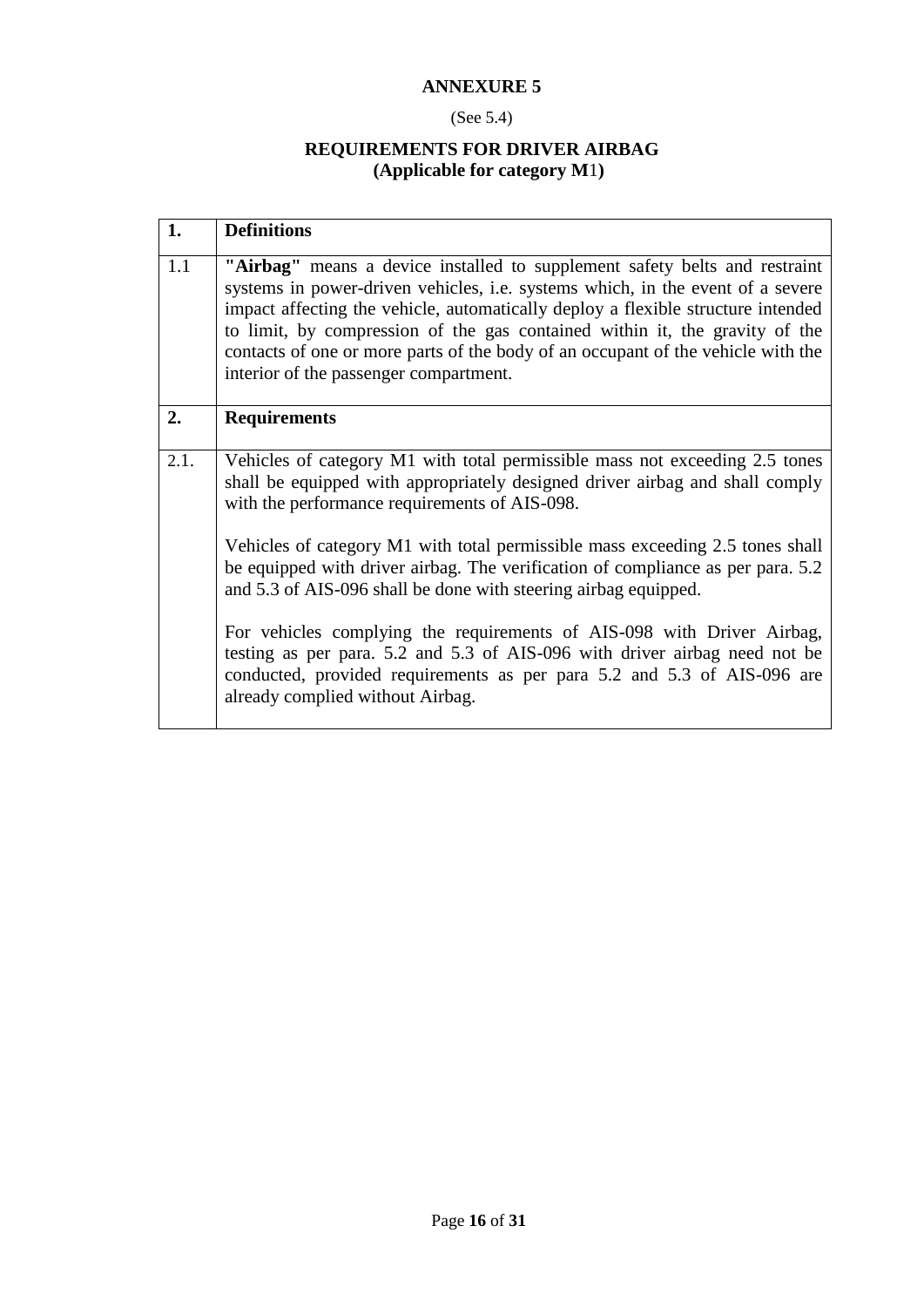### (See 5.5)

### **, REQUIREMENTS FOR VEHICLE REVERSE PARKING ALERT (Applicable for category M1, M2 derived from M1)**

| 1.  | <b>Definitions</b>                                                                                                                                                             |
|-----|--------------------------------------------------------------------------------------------------------------------------------------------------------------------------------|
| 1.1 | "Vehicle reverse parking alert" means a systems that are designed to alert<br>/ display the driver about obstacles on rear side of vehicles during parking in reverse<br>gear" |
| 1.2 | "Audible information and warning" means acoustical signal that is used to present<br>information about relevant obstacles, to the driver                                       |
| 1.3 | "Visual information and warning" means Optical signal which is used to present<br>information about relevant obstacles to the driver                                           |
| 1.4 | Monitoring range (M.R.)                                                                                                                                                        |
|     | Monitoring range is space at the rear side of the vehicle, which is divided into<br>following zones                                                                            |
|     | (i) Rear-1 $(R_1)$<br>$(ii)$ Rear-2 $(R2)$                                                                                                                                     |
|     | Refer Table 1 below for monitoring Ranges and corresponding detection<br>Distance. The pictorial representation of R1 & R2 zone described in Figure 1 for<br>reference.        |
|     | <b>Detection distance</b><br><b>Monitoring range</b><br>(M1)                                                                                                                   |
|     | 0.6 <sub>m</sub><br>Rear-1 $(R_1)$                                                                                                                                             |
|     | 1.0 <sub>m</sub><br>Rear-2 $(R2)$                                                                                                                                              |
|     | Table 1: Rear Parking Alert – Monitoring Range & Detection<br>R <sub>2</sub><br>$R_1$                                                                                          |
|     | <b>Figure 1: Pictorial representation of Zones</b>                                                                                                                             |
|     |                                                                                                                                                                                |
|     |                                                                                                                                                                                |
|     |                                                                                                                                                                                |
| 1.5 |                                                                                                                                                                                |
|     | <b>Reversing detection system</b>                                                                                                                                              |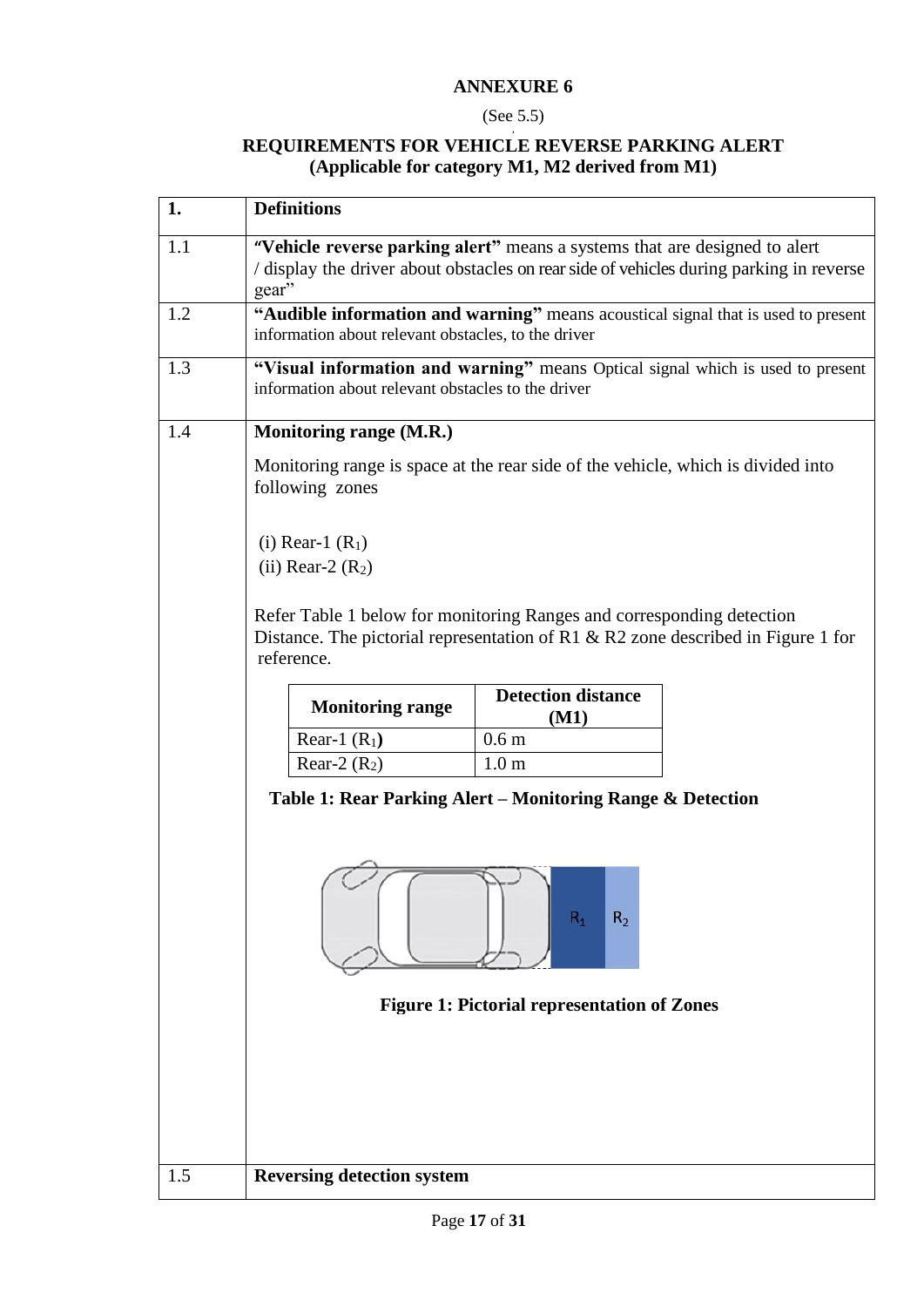|       | System that gives an indication to the driver, when the reverse gear is selected,<br>whether there are objects in the rear monitoring range.                                                                                                                                    |
|-------|---------------------------------------------------------------------------------------------------------------------------------------------------------------------------------------------------------------------------------------------------------------------------------|
| 1.6   | <b>Sensor</b><br>Component that detects objects in the monitoring range.                                                                                                                                                                                                        |
| 1.7   | <b>System activation</b><br>Action of transitioning the system operation from a non-active mode to an active<br>mode in which the system is monitoring the rear monitoring ranges, evaluating<br>the objects detected and generating appropriate feedback to assist the driver. |
| 1.8   | <b>Test object</b><br>Object with a specific material, geometry and surface for testing the monitoring<br>range as detailed in clause 3.                                                                                                                                        |
| 2.0   | <b>Functional and performance requirements</b>                                                                                                                                                                                                                                  |
| 2.1   | System activation and deactivation                                                                                                                                                                                                                                              |
| 2.1.1 | The system is activated/deactivated automatically according to the driving<br>situation                                                                                                                                                                                         |
| 2.1.2 | Activation criteria is Reverse gear selected .Deactivation criteria is gear other<br>than reverse is selected.                                                                                                                                                                  |
| 2.1.3 | The system may have on / off switch or push button to override automatic<br>(de) activation                                                                                                                                                                                     |
| 2.1.4 | In order to reduce annoyance of the driver, the system may automatically switch<br>off the audible signal temporarily after a certain time (duration can be defined by<br>manufacturer). The system, however shall remain in active state.                                      |
| 2.1.5 | On vehicles with automatic transmission the system may be deactivated if the<br>P (parking) gear position is selected.                                                                                                                                                          |
| 2.1.6 | It may be allowed to deactivate the system while the parking brake is engaged.                                                                                                                                                                                                  |
| 2.2   | <b>Parking Alert information</b>                                                                                                                                                                                                                                                |
| 2.2.1 | The Rear parking alert system shall give an acoustic signal to warn the driver on<br>the obstacles detected in the monitoring range in case of sensor based system.                                                                                                             |
|       | The system may have optical warning as supplementary alert to warn the driver.                                                                                                                                                                                                  |
|       | In case of camera based systems, obstacle within monitoring range shall be<br>Additionally Vehicle manufacturer may provide acoustic<br>visible to driver.<br>warning or optical warning or both.                                                                               |
| 2.2.2 | <b>Duration of signaling</b>                                                                                                                                                                                                                                                    |
|       | In general, signaling an obstacle shall be maintained as long as the obstacle is<br>detected and shall cease when the obstacle is no longer detected or the system is                                                                                                           |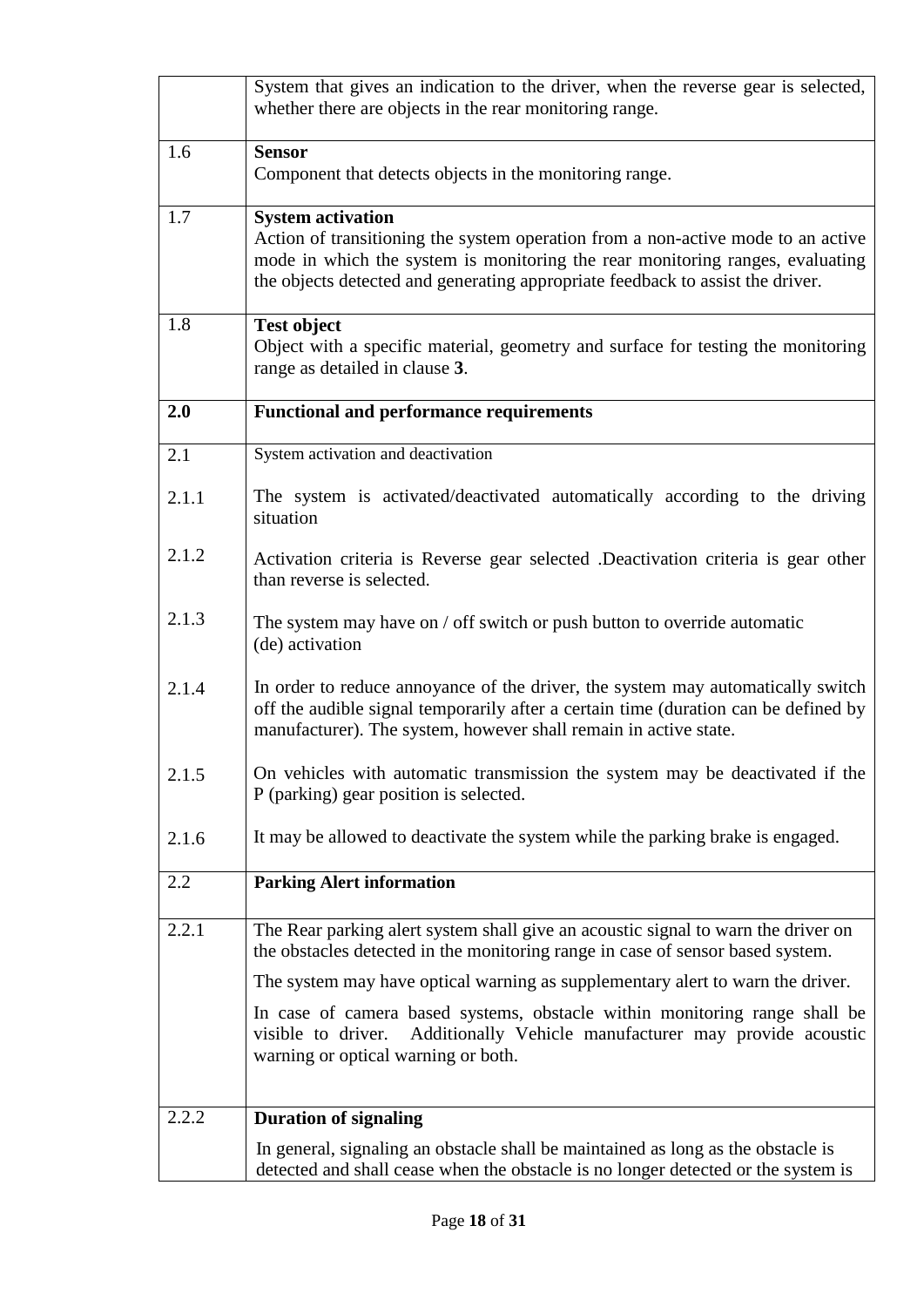|       | deactivated.                                                                                                                                                                                                                                                                                                                                                                                                                                                                           |  |  |
|-------|----------------------------------------------------------------------------------------------------------------------------------------------------------------------------------------------------------------------------------------------------------------------------------------------------------------------------------------------------------------------------------------------------------------------------------------------------------------------------------------|--|--|
|       | Provided that provisions under clause 2.1 shall be permitted.                                                                                                                                                                                                                                                                                                                                                                                                                          |  |  |
| 2.3   | <b>Monitoring Range coverage</b>                                                                                                                                                                                                                                                                                                                                                                                                                                                       |  |  |
|       | Rear parking alert system shall meet the performance requirements described                                                                                                                                                                                                                                                                                                                                                                                                            |  |  |
|       | below. Vehicle shall be in normal condition during the verification.                                                                                                                                                                                                                                                                                                                                                                                                                   |  |  |
| 2.3.1 | <b>Method of Evaluation of Horizontal coverage</b>                                                                                                                                                                                                                                                                                                                                                                                                                                     |  |  |
|       | The horizontal areas of relevance are the two-dimensional projections of the<br>monitoring ranges on to the driveway. The minimum detection distances as<br>measured from the vehicle boundary are defined in Table 1.                                                                                                                                                                                                                                                                 |  |  |
|       | The first 0.2 m starting from the vehicle boundary (see Figure 2) shall not be<br>tested, because state-of-the-art sensing technology cannot guarantee detection in<br>this close proximity.                                                                                                                                                                                                                                                                                           |  |  |
|       | In order to perform the operational test the relevant monitoring range shall be<br>scanned horizontally with test object H as specified in Clause 3. Each detected<br>grid position is represented by a covered square with edge lengths of dx and dy<br>$(dx = 0.1$ m, $dy = 0.1$ m for testing the horizontal coverage) and its center at the<br>position of the longitudinal axis of the standard obstacle. The grid is explained in<br>Fig $3$ .                                   |  |  |
| 2.3.2 | The monitoring range is divided into two ranges, " $A_1$ " that extends from the<br>vehicle boundary up to 0.6 m and " $A_2$ " which covers the range beyond 0.6 m till<br>1.0 m. "A" is the distance starting from the vehicle boundary. The width of the<br>rectangle, is equal to the vehicle width, measured along the rear axle. The<br>dimensions shall be rounded up to the nearest $0,1$ m. The grid is arranged<br>symmetrically to the vehicle centre line. (Refer Figure 2) |  |  |
|       | Fig 3 explains location of test object within grid.                                                                                                                                                                                                                                                                                                                                                                                                                                    |  |  |
|       | Figure 2 : Determination of the rear horizontal coverage ratio in the                                                                                                                                                                                                                                                                                                                                                                                                                  |  |  |
|       | sub-areas $A_1$ and $A_2$                                                                                                                                                                                                                                                                                                                                                                                                                                                              |  |  |
|       | <b>Key</b>                                                                                                                                                                                                                                                                                                                                                                                                                                                                             |  |  |
|       | $\bullet$<br>$\overline{2}$<br>Test object<br>1                                                                                                                                                                                                                                                                                                                                                                                                                                        |  |  |
|       | $\circ$<br>3<br>$\overline{2}$<br>Detected                                                                                                                                                                                                                                                                                                                                                                                                                                             |  |  |
|       | Vehicle Boundary<br>$\overline{3}$<br>Not detected                                                                                                                                                                                                                                                                                                                                                                                                                                     |  |  |
|       |                                                                                                                                                                                                                                                                                                                                                                                                                                                                                        |  |  |
|       |                                                                                                                                                                                                                                                                                                                                                                                                                                                                                        |  |  |
|       | $\circ$                                                                                                                                                                                                                                                                                                                                                                                                                                                                                |  |  |
|       |                                                                                                                                                                                                                                                                                                                                                                                                                                                                                        |  |  |
|       | A <sub>2</sub>                                                                                                                                                                                                                                                                                                                                                                                                                                                                         |  |  |
|       | 0<br>0,2<br>0,6<br>1<br>x/m                                                                                                                                                                                                                                                                                                                                                                                                                                                            |  |  |
|       |                                                                                                                                                                                                                                                                                                                                                                                                                                                                                        |  |  |
|       | Figure 3 : "Grid positions for testing the horizontal coverage of the rear<br>monitoring range"                                                                                                                                                                                                                                                                                                                                                                                        |  |  |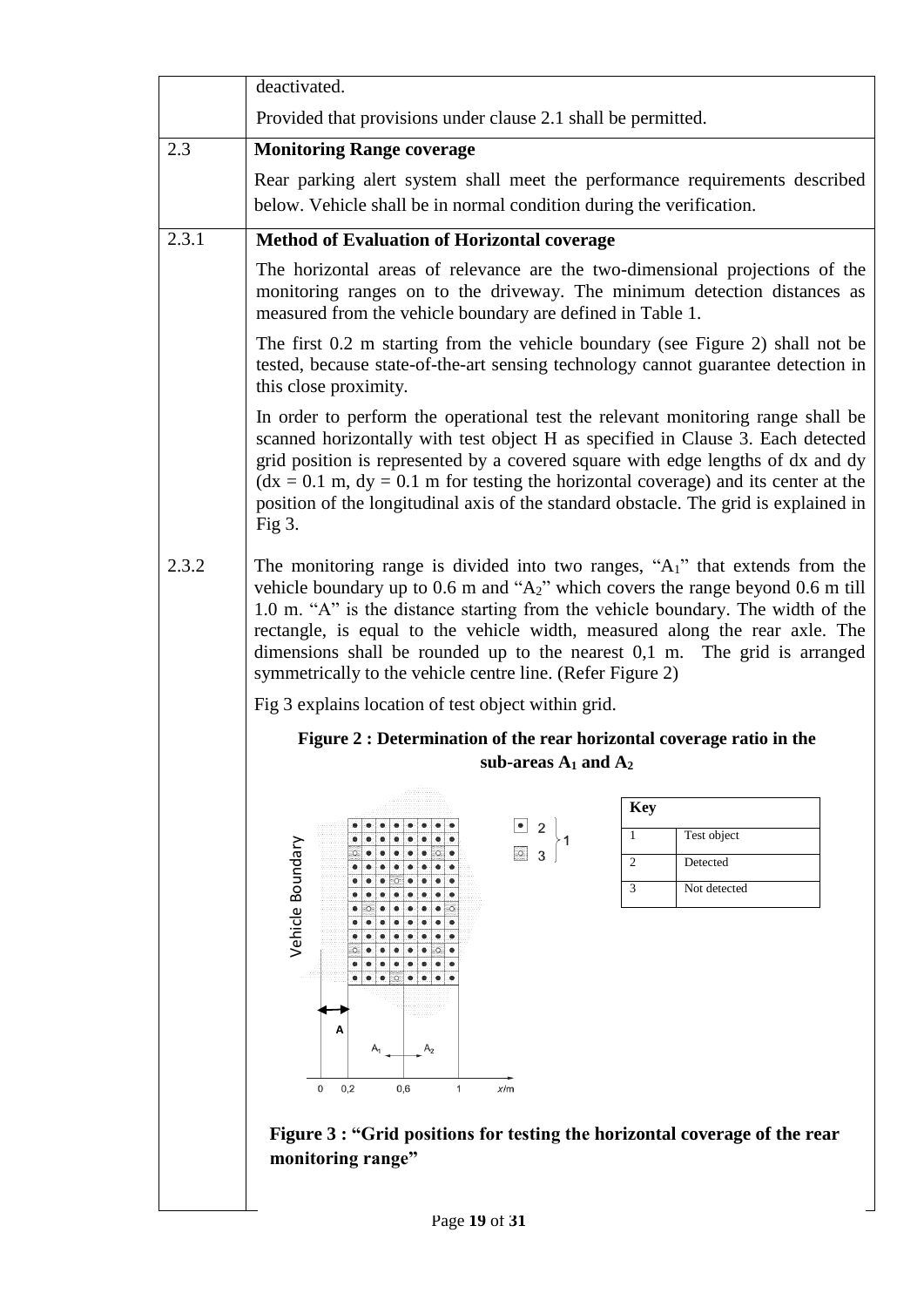|         | 0,05<br>positions of<br>test object<br>centre<br>vehicle centre line<br>grid<br>$0,1 m \times 0,1 m$<br>$0,05 \; \text{m}$                                                                                                                                                                                                        |
|---------|-----------------------------------------------------------------------------------------------------------------------------------------------------------------------------------------------------------------------------------------------------------------------------------------------------------------------------------|
|         | The coverage ratio is defined as the ratio of the covered area over the total area of<br>relevance.                                                                                                                                                                                                                               |
|         | Example: For a total area of relevance of 90 cells with a covered area of<br>78 cells, the average coverage ratio is 87 %. The area of a single detection hole is<br>defined as the dx <sup>2</sup> corresponding to a "not detected" standard obstacle. The result<br>shall be rounded off to nearest full number.               |
|         |                                                                                                                                                                                                                                                                                                                                   |
| 2.4     | <b>Monitoring Range - Horizontal coverage:</b>                                                                                                                                                                                                                                                                                    |
| 2.4.1   | <b>Requirements for Sensor based system:</b>                                                                                                                                                                                                                                                                                      |
| 2.4.1.1 | The minimum required coverage ratios for the rear horizontal areas of relevance<br>are as follows when tested as per clause $2.3.1 \& 2.3.2$                                                                                                                                                                                      |
|         | (a) 87 % in Area $A_1$ (Zone $R_1$ )<br>(b) 87 % in the Area $A_2$ (Zone $R_2$ )                                                                                                                                                                                                                                                  |
| 2.4.1.2 | <b>Requirements for Camera based system:</b>                                                                                                                                                                                                                                                                                      |
|         | The display visible to driver from normal driving position shall show at least 87% test<br>objects (by number) when tested as shown in Fig. 3                                                                                                                                                                                     |
|         | Alternately, the display visible to the driver from normal driving position shall show full<br>vision on ground as per figure 3. where dimension "A" is 0.3 meter. (refer Fig.2 for "A")                                                                                                                                          |
| 2.4.2   | The system can use either senor or camera based solutions or any other system<br>for compliance to requirements.<br>In case vehicles are provided with alert as well as display, manufacturer may<br>choose to meet either of the requirements specified for sensor based system or<br>camera based system as per his discretion. |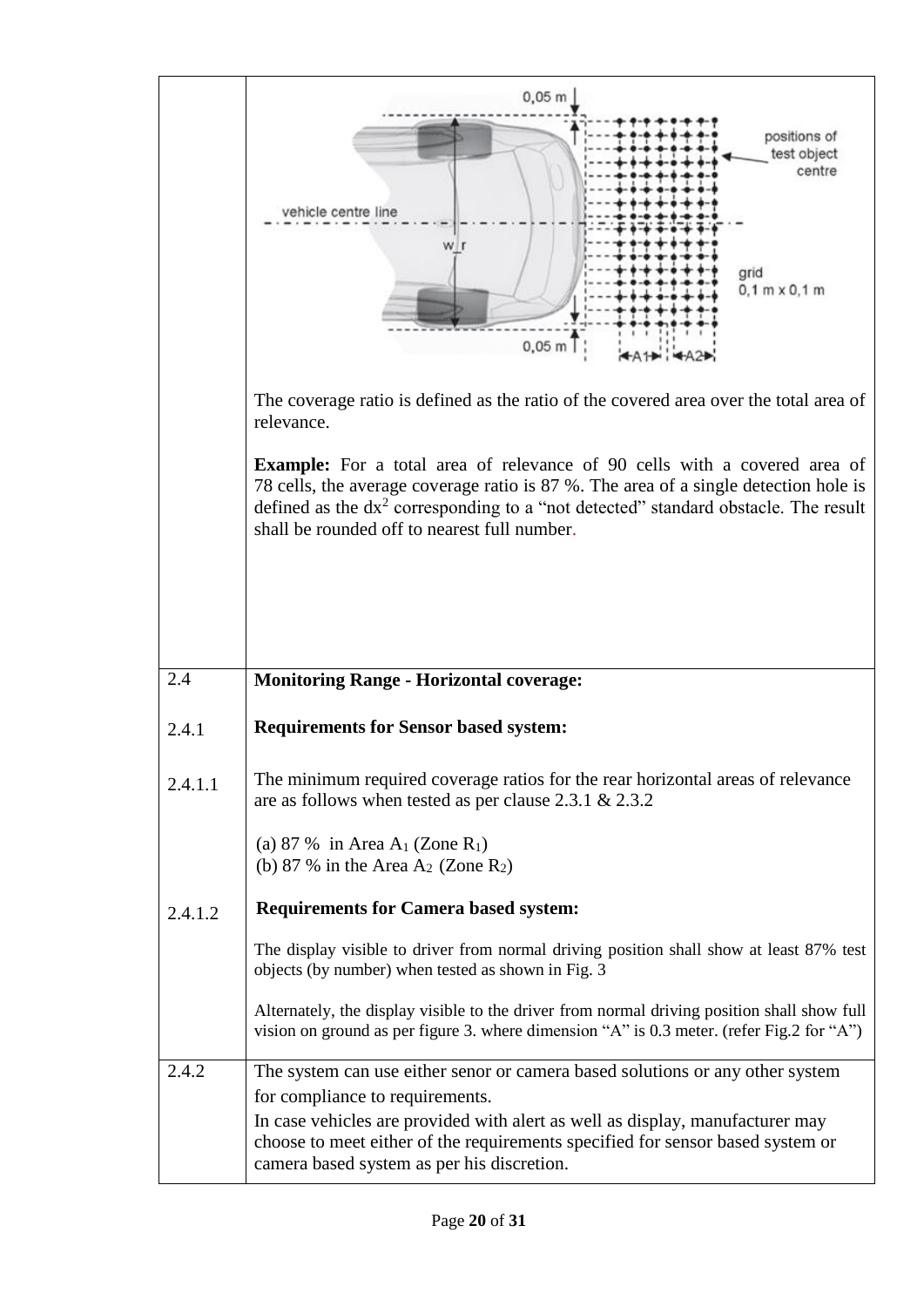| 2.4.3 | <b>Test Setup:</b><br>is adjustable, it shall be set to normal driving condition on paved roads.<br>Sensor surfaces shall be visibly clean and free of contamination. |                        |                 | Perform the operational test on a vehicle or test structure that allows the<br>installation conditions of the selected vehicle model or selected vehicle range to<br>be reproduced. In case a vehicle is used to perform the test, it shall have kerb<br>weight. A tolerance of $+/- 5$ % shall be allowed on kerb weight. If the ride height |  |
|-------|-----------------------------------------------------------------------------------------------------------------------------------------------------------------------|------------------------|-----------------|-----------------------------------------------------------------------------------------------------------------------------------------------------------------------------------------------------------------------------------------------------------------------------------------------------------------------------------------------|--|
| 2.5   | at vehicle level                                                                                                                                                      |                        |                 | Reverse Parking Alert System shall meet the requirements of AIS-004 (Part 3) for<br>Electro Magnetic Compatibility applicable to electronic sub-assembly (ESA) or                                                                                                                                                                             |  |
| 3.0   |                                                                                                                                                                       | Table 2 — Test objects |                 |                                                                                                                                                                                                                                                                                                                                               |  |
|       | <b>Monitoring range</b>                                                                                                                                               | <b>Material</b>        | <b>Diameter</b> | Length                                                                                                                                                                                                                                                                                                                                        |  |
|       | All horizontal areas<br>Test object H                                                                                                                                 | metal                  | 75 mm           | $1_{+0.2}$ m                                                                                                                                                                                                                                                                                                                                  |  |
| 3.1   | <b>General ambient conditions</b>                                                                                                                                     |                        |                 |                                                                                                                                                                                                                                                                                                                                               |  |
|       | raining, sleeting, snowing, etc.). The test location shall be on a flat, dry, asphalt                                                                                 |                        |                 | During testing, the wind speed shall not exceed 5.4 m/s (wind force 3).<br>Temperature shall be within $15^{\circ}$ C to $40^{\circ}$ C under non-precipitating conditions (not                                                                                                                                                               |  |

### **ANNEXURE 7** (See 5.6) **REQUIREMENTS FOR VEHICLE REVERSE PARKING ALERT (Applicable for category M and N not covered by annexure 6)**

|     | <b>Definitions</b> |
|-----|--------------------|
| . . |                    |
|     |                    |
|     |                    |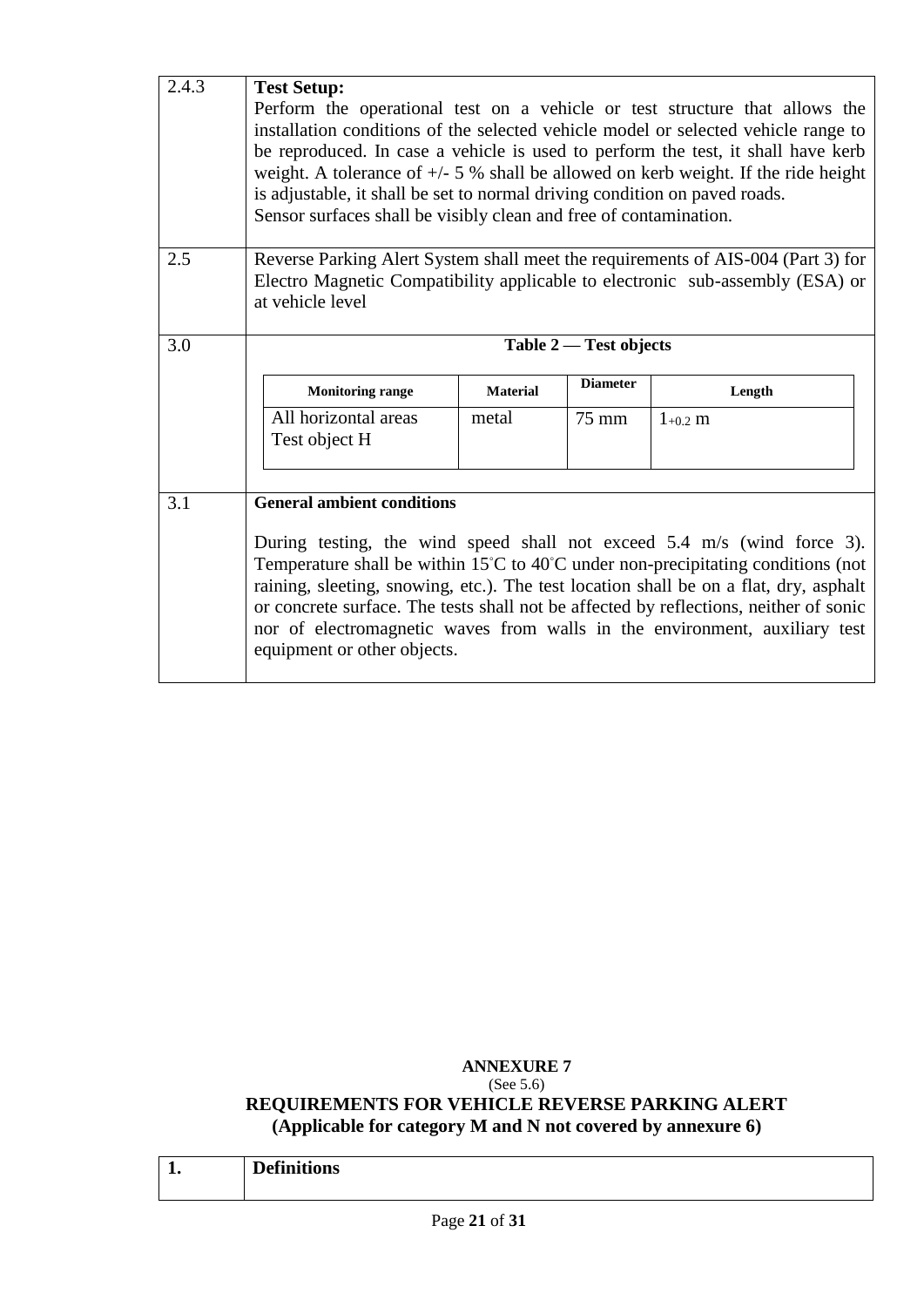| 1.1  | "Vehicle reverse parking alert system (RPAS)" means a system that is designed to<br>alert the driver about obstacles on the rear side of vehicles while parking in reverse                                                                         |
|------|----------------------------------------------------------------------------------------------------------------------------------------------------------------------------------------------------------------------------------------------------|
| 1.2  | "Audible information and warning" means acoustical signal that is used to present<br>information about relevant obstacles, to the driver eg. Pulses, Speech etc.                                                                                   |
| 1.3  | "Visual information and warning" means Optical signal which is used to present<br>information about relevant obstacles to the driver eg. Telltale, Display, etc.                                                                                   |
| 1.4  | <b>Monitoring range</b>                                                                                                                                                                                                                            |
|      | Monitoring range is the space at the rear side of the vehicle, which is divided into<br>two parts as below (dimensions in mm):                                                                                                                     |
|      | Main warning rang<br>Collision range                                                                                                                                                                                                               |
|      | 700<br>1800                                                                                                                                                                                                                                        |
|      | Reference plane of vehicle rear                                                                                                                                                                                                                    |
|      |                                                                                                                                                                                                                                                    |
|      | Figure 1 – Monitoring range of reversing detection devices                                                                                                                                                                                         |
| 1.5  | <b>Reversing detection system</b>                                                                                                                                                                                                                  |
|      | System that gives an indication to the driver, when the reverse gear is selected,<br>whether there are objects in the rear monitoring range.                                                                                                       |
| 1.6  | <b>Sensor</b>                                                                                                                                                                                                                                      |
|      | Component that detects objects in the monitoring range.                                                                                                                                                                                            |
| 1.7  | <b>System activation</b>                                                                                                                                                                                                                           |
|      | Action of transitioning the system operation from a non-active mode to an active<br>one in which the system is monitoring the rear monitoring ranges, evaluating the<br>objects detected and generating appropriate feedback to assist the driver. |
| 1.8  | <b>Test object</b>                                                                                                                                                                                                                                 |
|      | Object with a specific material, geometry and surface for testing the monitoring<br>range.                                                                                                                                                         |
| 1.9  | Rear view camera                                                                                                                                                                                                                                   |
|      | Rear view camera is a video camera which can continuously monitor the zone<br>just behind the vehicle when activated.                                                                                                                              |
| 1.10 | <b>Frame height</b>                                                                                                                                                                                                                                |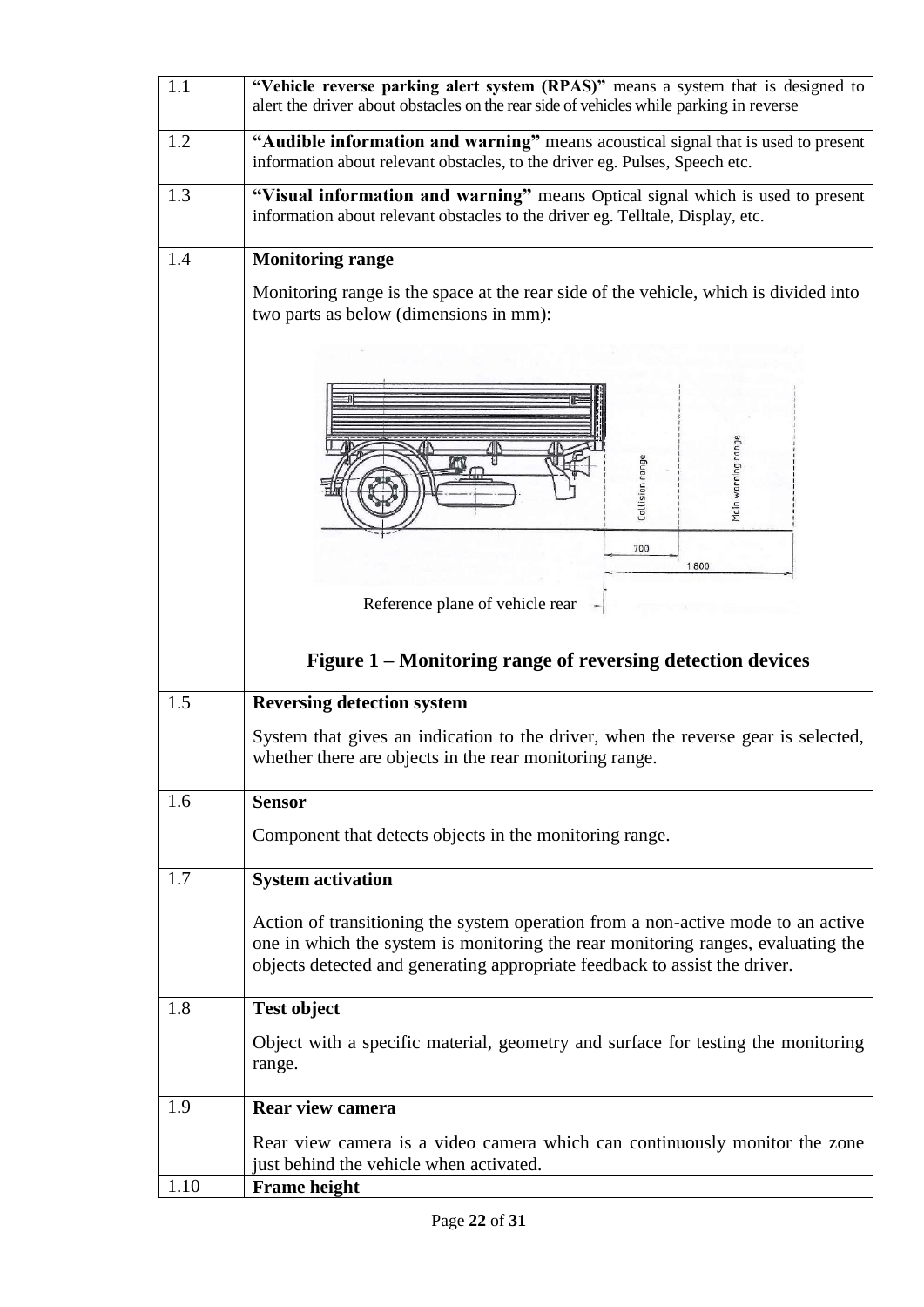|         | Height of the upper flank of the chassis frame at rear end of vehicle from the<br>ground.                                                                                                 |  |
|---------|-------------------------------------------------------------------------------------------------------------------------------------------------------------------------------------------|--|
| 2.0     | <b>Functional and performance requirements</b>                                                                                                                                            |  |
| 2.1     | System activation and deactivation                                                                                                                                                        |  |
| 2.1.1   | The RPAS shall be automatically activated whenever reverse gear is selected and<br>the ignition switch is in ON condition.                                                                |  |
| 2.1.2   | The RPAS system shall be automatically deactivated whenever a gear position<br>other than reverse gear is selected.                                                                       |  |
| 2.1.3   | It shall not be possible to disable the RPAS by simply switching it off.                                                                                                                  |  |
| 2.1.4   | The audible warning signal shall be maintained as described in clause no 2.4.1                                                                                                            |  |
| 2.1.5   | On vehicles with automatic transmission the RPAS shall be deactivated if any<br>gear position other that R (reverse gear) is selected.                                                    |  |
| 2.2     | <b>Monitoring range</b>                                                                                                                                                                   |  |
|         | The monitoring range for RPAS is defined by the measuring points in figures 2, 3, 4<br>$&$ 5 when the vehicle is in fully laden condition.                                                |  |
| 2.3     | <b>Arrangement of sensors</b>                                                                                                                                                             |  |
|         | The sensors shall be arranged such that the monitoring range specified in clause no.<br>2.2 is covered.                                                                                   |  |
| 2.4     | Indicators & signals                                                                                                                                                                      |  |
|         | The RPAS shall be equipped with audible warnings and optionally with visual<br>indicators.                                                                                                |  |
| 2.4.1   | <b>Audible warnings</b>                                                                                                                                                                   |  |
|         | The audible warnings shall have the functions given below $-$                                                                                                                             |  |
| 2.4.1.1 | The audible warning signals shall consist of $-$                                                                                                                                          |  |
|         | Continuous sequence of individual tones when there are objects in the main<br>a)<br>warning zone                                                                                          |  |
|         | b) Continuous tone when there are objects in the collision zone                                                                                                                           |  |
| 2.4.1.2 | <b>Faults</b>                                                                                                                                                                             |  |
|         | The faults in the system shall be indicated by a continuous tone and this tone<br>a)<br>shall differ markedly from the normal warning tones in its frequencies.                           |  |
|         | b) The warning tone shall have minimum duration of 3 seconds after selection of<br>reverse gear. After sounding for the required period, the warning shall<br>automatically switched off. |  |
|         | c) It shall only sound when the reverse gear is engaged $\&$ sound every time this<br>gear is selected as long as the fault remains.                                                      |  |
|         | The warning signal shall not be cancelled unless the fault is rectified.<br>d)                                                                                                            |  |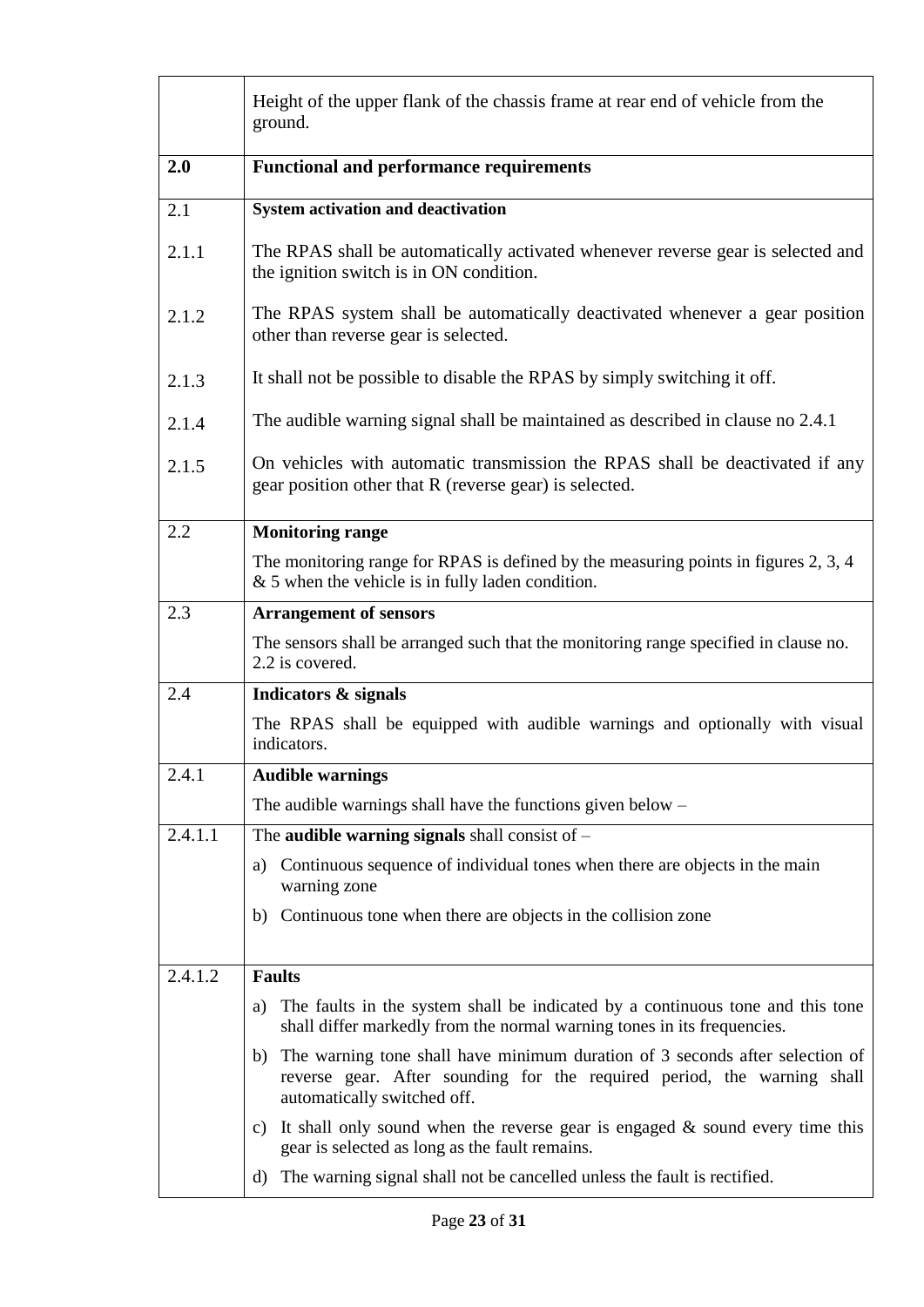| 2.4.2 | <b>Visual indicators</b>                                                                                                                                                                                                                                                       |  |
|-------|--------------------------------------------------------------------------------------------------------------------------------------------------------------------------------------------------------------------------------------------------------------------------------|--|
|       | Visual indicators if fitted shall be readily visible to the driver and may indicate<br>messages related to one or more of the following:                                                                                                                                       |  |
|       | Objects being in the main warning range or collision range,<br>a)                                                                                                                                                                                                              |  |
|       | System activation<br>b)                                                                                                                                                                                                                                                        |  |
|       | System readiness<br>C)                                                                                                                                                                                                                                                         |  |
|       | Faults<br>$\mathbf{d}$                                                                                                                                                                                                                                                         |  |
| 2.4.3 | The vehicle manufacturer shall provide information on the method of operation of<br>the audible warning and visual indicators in the user manual.                                                                                                                              |  |
| 2.5   | <b>Rear View Camera System (optional fitment)</b>                                                                                                                                                                                                                              |  |
|       | The rear view camera system shall display the zone behind the vehicle where an<br>object may be present.                                                                                                                                                                       |  |
| 2.6   | <b>Electromagnetic Compatibility</b>                                                                                                                                                                                                                                           |  |
|       | The RPAS equipment shall comply with EMC requirements of AIS-004 (Part 3)                                                                                                                                                                                                      |  |
| 3.0   | <b>Tests</b>                                                                                                                                                                                                                                                                   |  |
| 3.1   | <b>General test conditions</b>                                                                                                                                                                                                                                                 |  |
| 3.1.1 | The desirable ambient conditions are                                                                                                                                                                                                                                           |  |
|       | Ambient temperature: 15 to 40°C<br>a)                                                                                                                                                                                                                                          |  |
|       | Relative Humidity: $60 \pm 25\%$<br>b)                                                                                                                                                                                                                                         |  |
|       | Ambient wind speed: 5.4 m/s Max.<br>$\mathbf{c})$                                                                                                                                                                                                                              |  |
| 3.1.2 | The test shall not be affected by reflected sounds from surrounding walls, auxiliary<br>test equipment or other objects.                                                                                                                                                       |  |
| 3.2   | <b>Test object</b>                                                                                                                                                                                                                                                             |  |
|       | The monitoring range capability of the RPAS shall be tested with the following test<br>objects:                                                                                                                                                                                |  |
|       | a) Test object H for the horizontal test: plastic tube, grey, 75 mm diameter,<br>1000 mm length                                                                                                                                                                                |  |
|       | b) Test object V for the vertical test: plastic tube, grey, 75 mm diameter, 300<br>mm length                                                                                                                                                                                   |  |
|       | The material of the tube for the test object may be different from the above<br>specification with agreement between manufacturer $\&$ test agency.                                                                                                                            |  |
| 3.3   | <b>Test procedure</b>                                                                                                                                                                                                                                                          |  |
| 3.3.1 | Operational tests for compliance to the specified monitoring range shall be<br>performed on a vehicle or on a test structure on which the installation conditions of<br>the RPAS of the selected vehicle model or model range (in fully laden condition) can<br>be reproduced. |  |
| 3.3.2 | Appropriate aids shall be used for identifying the test object positions.                                                                                                                                                                                                      |  |
| 3.3.3 | A log shall be kept of the test positions where the object is detected and where the<br>object is not detected.                                                                                                                                                                |  |
| 3.4   | Test 1 – Horizontal monitoring range test                                                                                                                                                                                                                                      |  |
| 3.4.1 | Position the test object $H(1 \text{ m long})$ such that the axis of the tube is standing                                                                                                                                                                                      |  |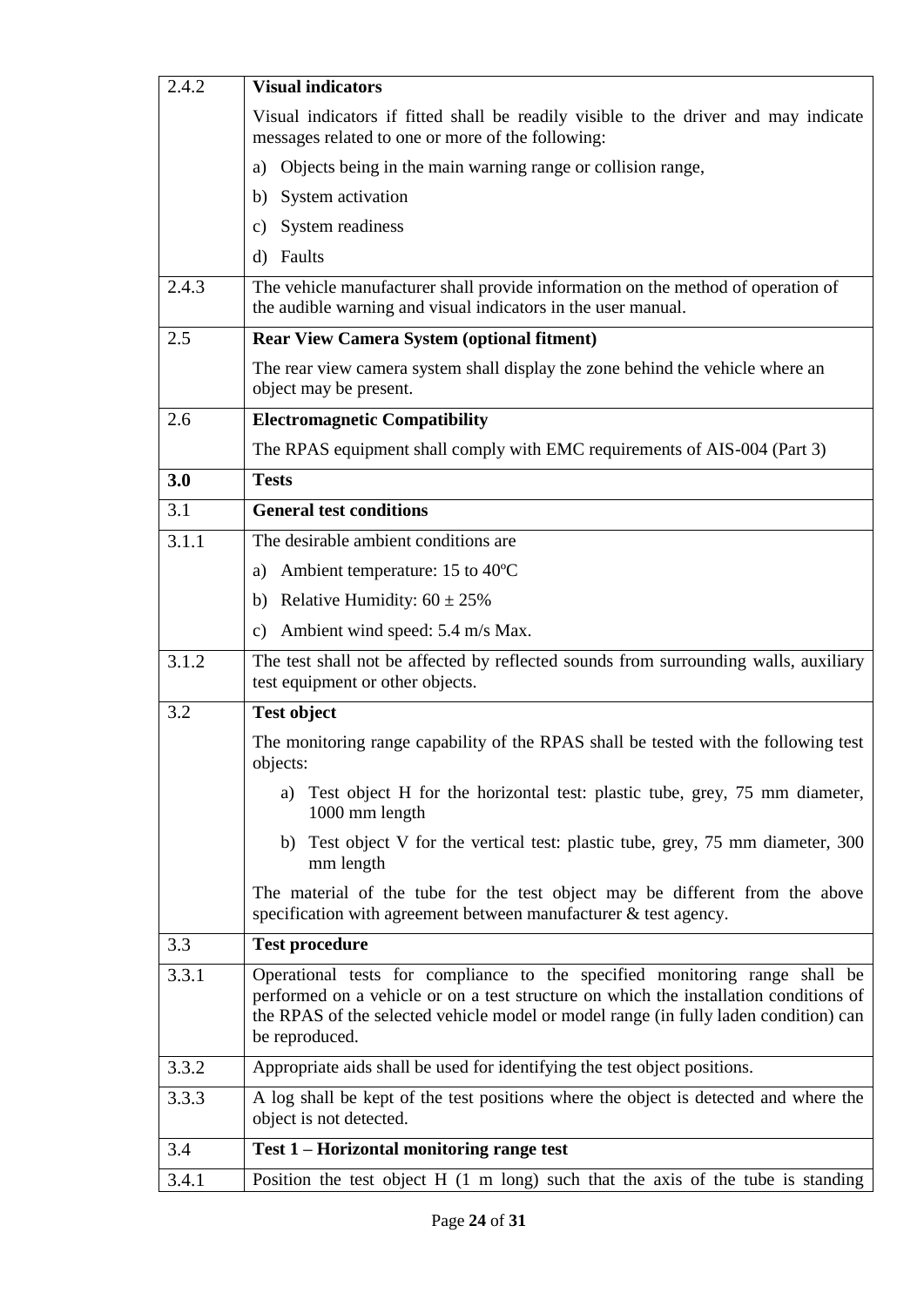|       | perpendicular to the ground $\&$ at positions shown in the grid in Figure 2.                                                                                                                                                                                                                                                 |
|-------|------------------------------------------------------------------------------------------------------------------------------------------------------------------------------------------------------------------------------------------------------------------------------------------------------------------------------|
| 3.4.2 | The number of measuring points in each row at 200 mm interval as shown in the<br>Figure 2 is indicative and will depend upon the actual width of the vehicle.<br>Referencing for the measuring point pattern shall be from the center of the vehicle.                                                                        |
| 3.4.3 | If the distance from the outermost measuring point of the 200 mm grid to the outer<br>edge of the vehicle is more than 100 mm, an additional measuring point shall be<br>located there.                                                                                                                                      |
| 3.4.4 | In the case of tippers, the 1.8 m monitoring range shall be measured from the face of<br>the sensor mounting. Any projections of the tipping superstructure behind the sensor<br>mounting surface shall be ignored.                                                                                                          |
| 3.4.5 | The fraction obtained by dividing the number of points at which the test object is<br>detected by the total number of points at which it is placed shall be at least 0.9.                                                                                                                                                    |
| 3.5   | <b>Test 2 - Vertical monitoring range test</b>                                                                                                                                                                                                                                                                               |
| 3.5.1 | Position the test object V (300 mm long) so that the axis of the tube is static $\&$<br>parallel to the ground and its longitudinal center is at the grid measuring points<br>shown in Figures $3 \& 4$ as applicable.                                                                                                       |
| 3.5.2 | The detection of test object V shall be checked at all indicated positions of the test<br>planes at 500 mm, 800 mm & 1100 mm, as applicable. (See Figure 5)                                                                                                                                                                  |
| 3.5.3 | In case of vehicles where the frame height does not exceed 800 mm, the test at<br>1100 mm level shall not be performed and in case of vehicles where the frame height<br>exceeds 800 mm, the test at 500 mm level shall not be performed. Frame height shall<br>be measured upto the topmost point of the frame from ground. |
| 3.5.4 | Further RPAS fitted on Tippers need not provide any detection at 500 mm level (See<br>Figure 5)                                                                                                                                                                                                                              |
| 3.5.5 | Finally, the fraction obtained by dividing the number of points at which the test<br>object is detected by the total number of points at which it is expected to be detected<br>shall be at least 0.9.                                                                                                                       |
| 4.0   | <b>APPLICATION FOR TYPE APPROVAL</b>                                                                                                                                                                                                                                                                                         |
| 4.1   | The data to be submitted by the manufacturer for type approval is indicated in<br>Annexure 1                                                                                                                                                                                                                                 |
| 4.2   | Additionally, manufacturer may need to submit data which may be relevant to<br>application for approval, e.g., frame height when seeking exemption.                                                                                                                                                                          |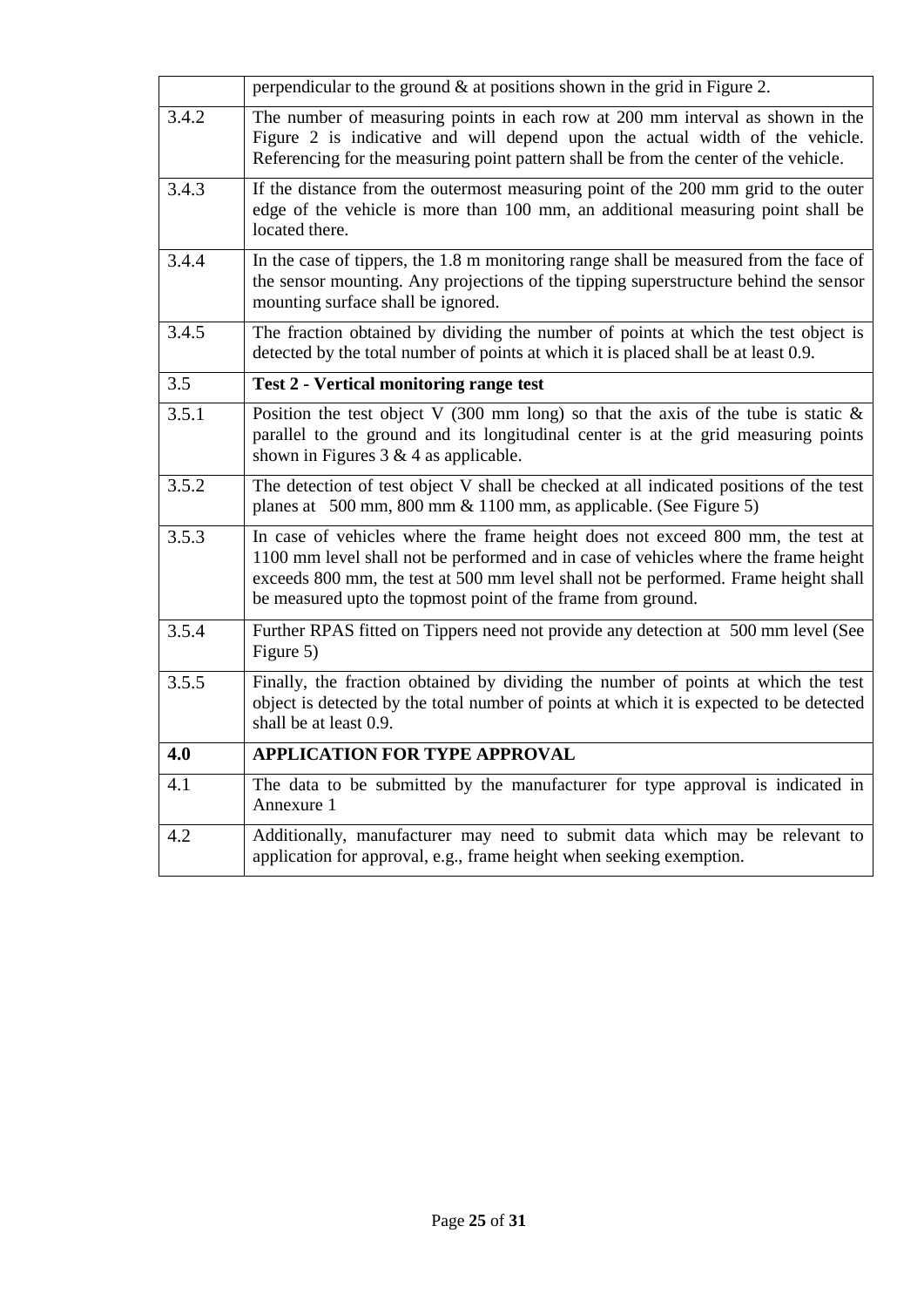

● Grid Position of object H when standing perpendicular to ground.

**Figure 2 – Test 1 – Horizontal Monitoring Range Test (Plan view)**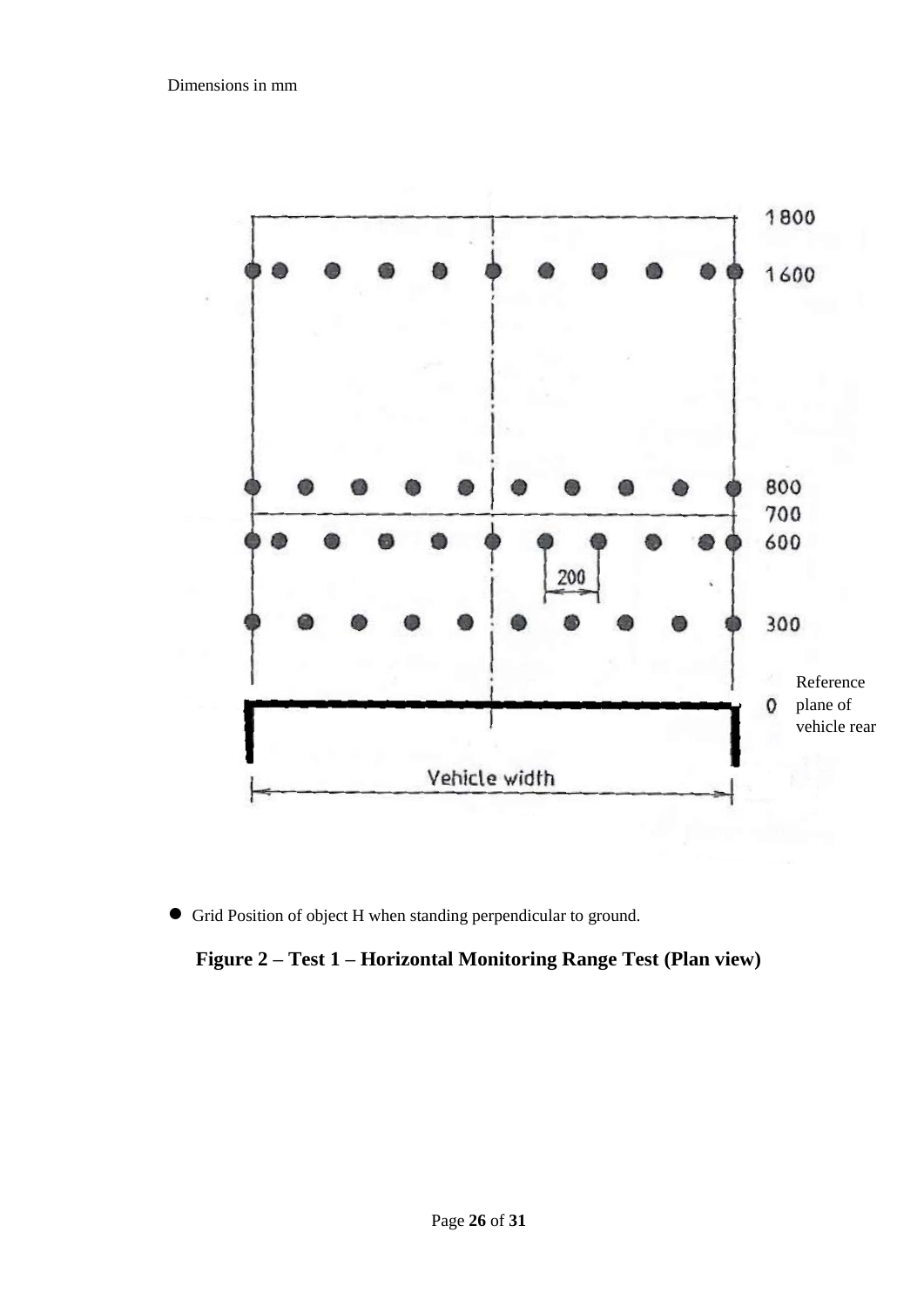

○ Grid Position for lateral placement of Test Object V at 500 mm and 800mm planes parallel to ground

Note: For side view see Figure 5.

**Figure 3 – Test 2 – Vertical Monitoring Range Test (Plan view) (for 500 mm & 800mm planes)**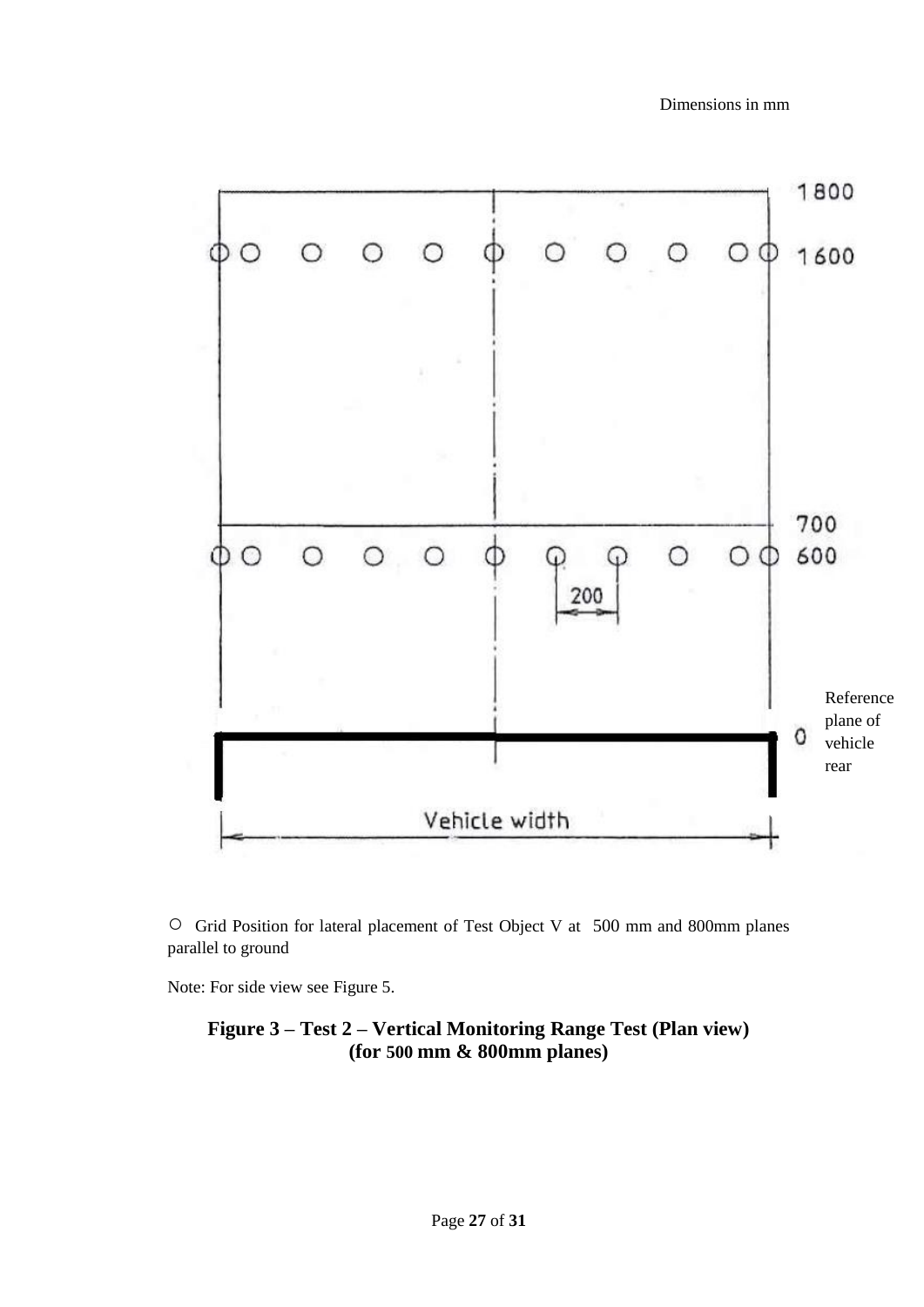

□ Grid Position for lateral placement of Test Object V at 1100mm plane parallel to ground

Note: For side view see Figure 5.

### **Figure 4 – Test 2 – Vertical Monitoring Range Test (Plan view) (for 1100mm plane)**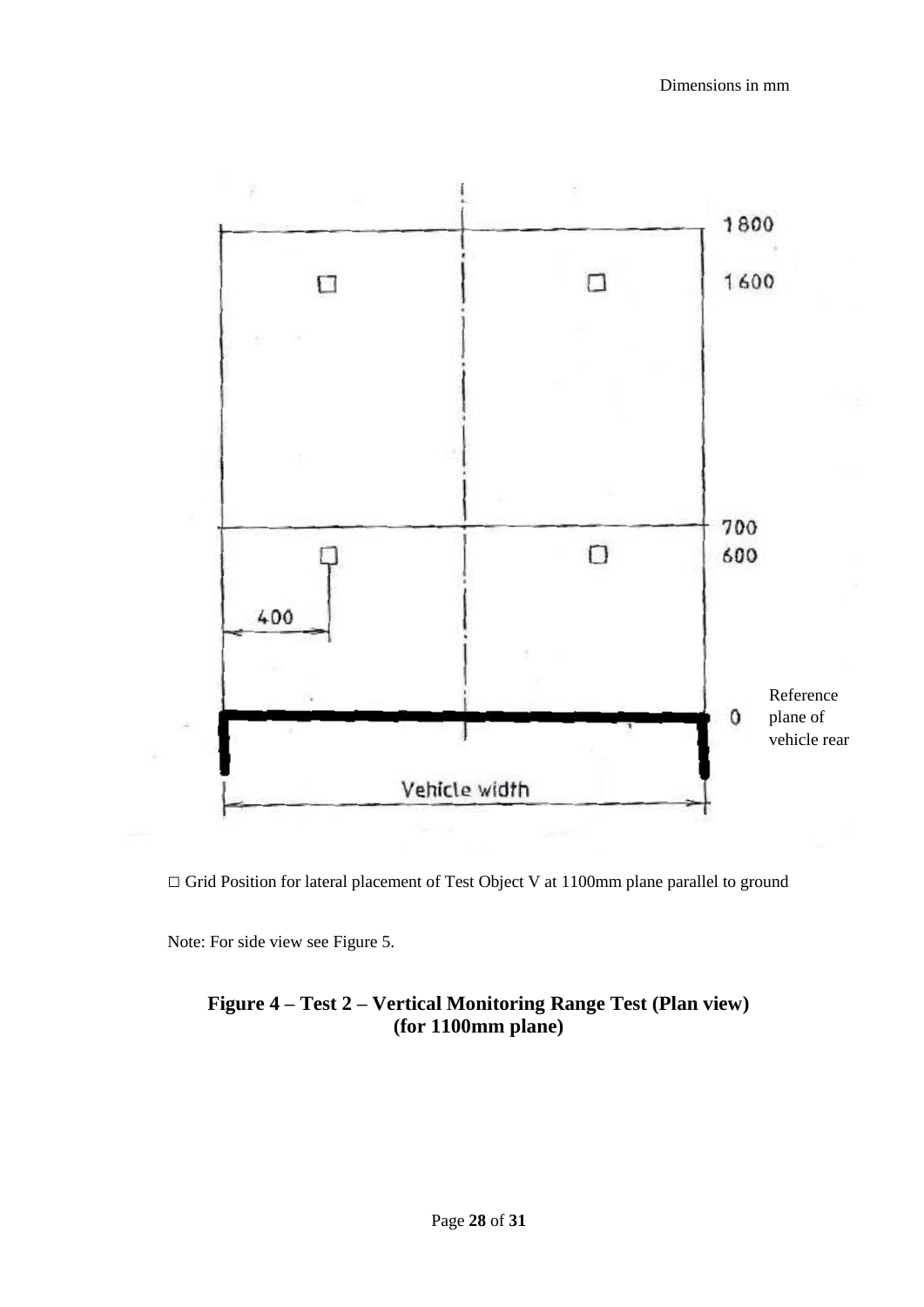

○ See figure 3 for plan view  $\Box$  See figure 4 for plan view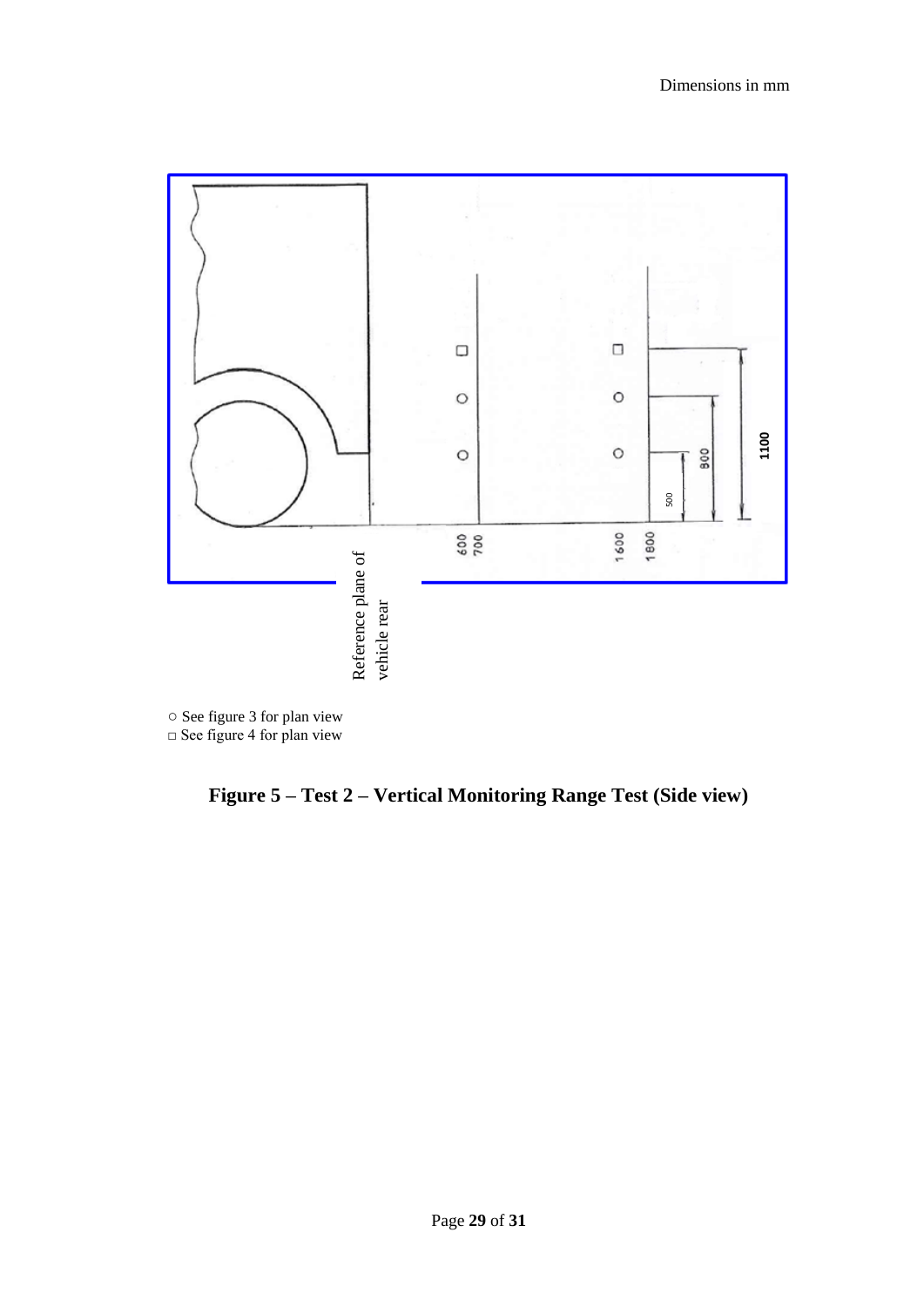#### **ANNEXURE 8 PANEL COMPOSITION\***

(See Introduction)

| Chairman                                                                      |                                                                                                   |
|-------------------------------------------------------------------------------|---------------------------------------------------------------------------------------------------|
| Mr. A. V. Mannikar                                                            | <b>ARAI</b>                                                                                       |
| <b>Members</b>                                                                | <b>Representing</b>                                                                               |
| Mr. A. A. Badusha                                                             | <b>ARAI</b>                                                                                       |
| Mr. V. P. Rawal                                                               | <b>ARAI</b>                                                                                       |
| Mr. V. P. Godbole                                                             | <b>CIRT</b>                                                                                       |
| Ms. Shubhangi Dalvi                                                           | <b>CIRT</b>                                                                                       |
| Ms. Vijayanta Ahuja                                                           | <b>ICAT</b>                                                                                       |
| Mr. P. K. Banerjee                                                            | <b>SIAM</b>                                                                                       |
| Mr. S. Ravishankar                                                            | SIAM (Ashok Leyland Ltd.)                                                                         |
| Mr. V. Faustino                                                               | SIAM (Ashok Leyland Ltd.)                                                                         |
| Mr. Kedar Kshirsagar                                                          | SIAM (FCA India)                                                                                  |
| Mr. Girish S Kodolikar                                                        | SIAM (Force Motors Ltd.)                                                                          |
| Mr. Pankaj Karn                                                               | SIAM (Ford India Pvt. Ltd.)                                                                       |
| Mr. Sanjay Thakur                                                             | SIAM (General Motors India Ltd.)                                                                  |
| Mr. Yoshihisa Hara                                                            | SIAM (Honda Cars R&D India Ltd.)                                                                  |
| Mr. Feroz Khan                                                                | SIAM (Honda Motors)                                                                               |
| Mr. Jaiganesh D                                                               | SIAM (Hyundai Motor India Ltd.)                                                                   |
| Mr. Kiran Mulki                                                               | SIAM (Mahindra & Mahindra Ltd.)                                                                   |
| Mr. Shailesh Kulkarni                                                         | SIAM (Mahindra & Mahindra Ltd.)                                                                   |
| Mr. J. Jaiprakash                                                             | SIAM (Mahindra & Mahindra Ltd.)                                                                   |
| Mr. V. G. Kulkarni                                                            | SIAM (Mahindra Truck & Bus Division)                                                              |
| Mr. Uday Shinde                                                               | SIAM (Mahindra Truck & Bus Division)                                                              |
| Mr. Gururaj Ravi                                                              | SIAM (Maruti Suzuki India Ltd.)                                                                   |
| Mr. Ashim Howlader                                                            | SIAM (Maruti Suzuki India Ltd.)                                                                   |
| Mr. Nikhil Desai                                                              | SIAM (Mercedes Benz India Pvt. Ltd.)                                                              |
| Mr. Rajendra Khile                                                            | SIAM (Renault Nissan)                                                                             |
| Mr. Pratik Joshi                                                              | SIAM (Skoda Auto India Pvt. Ltd.)                                                                 |
| Mr. P. S. Gowrishankar                                                        | SIAM (Tata Motors Ltd.)                                                                           |
| Mr. Raju M.                                                                   | SIAM (Toyota Kirloskar Motor Pvt. Ltd.)                                                           |
| Mr. Suchindran M.                                                             | SIAM (Toyota Kirloskar Motor Pvt. Ltd.)                                                           |
| Mr. Vikrant Lokhande                                                          | SIAM (Volvo Trucks)                                                                               |
| Mr. Makarand Brahme                                                           | SIAM (Volkswagen India Pvt. Ltd.)                                                                 |
| Ms. Subhag Naqvi                                                              | <b>ACMA</b>                                                                                       |
| Mr. Uday Harite                                                               | <b>ACMA</b>                                                                                       |
| Mr. Harish Chandrashekar                                                      | Autoliv India Pvt. Ltd.                                                                           |
| Mr. Prabhakar Y                                                               | Denso                                                                                             |
| Mr. Kishor Golesar                                                            |                                                                                                   |
|                                                                               |                                                                                                   |
|                                                                               |                                                                                                   |
| Mr. Alauddin Ali                                                              | <b>JLRIL</b>                                                                                      |
| Mr. Suresh M.                                                                 | Pricol Ltd.                                                                                       |
|                                                                               | Pricol Ltd.                                                                                       |
|                                                                               | Pricol Ltd.                                                                                       |
| Mr. Bijoy Santra                                                              | Sandhar Tech. Ltd.                                                                                |
| Mr. Priyank Mani<br>Mr. Uday Wasule<br>Mr. N. Rajagopal<br>Mr. Sharan Basappa | Nippon Audiotronix Pvt. Ltd.<br>Nippon Audiotronix Pvt. Ltd.<br>Minda Stonebridge Instrument Ltd. |

\* At the time of approval of this Automotive Industry Standard (AIS)

### **ANNEXURE 9**

Page **30** of **31** (See Introduction)